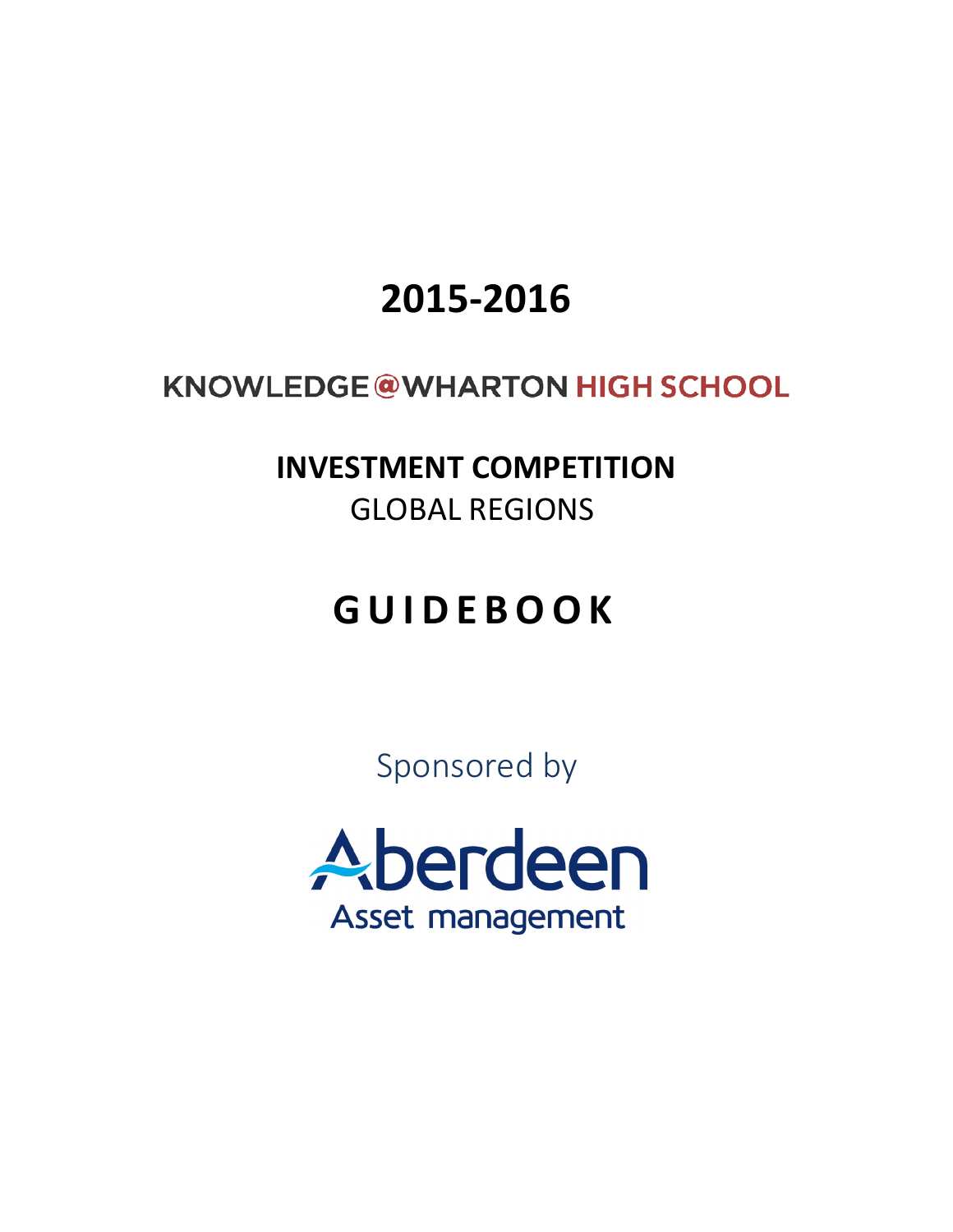# **Case Study**

# **Background**

You recently graduated college and started work at an up-and-coming asset management company, Knowledge@Wharton Asset Management ("KWAM"). KWAM specializes in managing investments for young adults. KWAM currently has a \$100,000,000 portfolio that is invested across nine sectors that represent various industries and companies. You are an analyst, but you hope to one day become a portfolio manager who makes the investment decisions for KWAM's portfolio.

KWAM's portfolio manager (i.e. your teacher/advisor) recently met with a potential client, Jack Abraham, who is a successful entrepreneur. Jack founded Milo.com, which was bought by eBay for a reported \$75 million.

Jack told the portfolio manager that KWAM has 10 weeks to put together a detailed portfolio analysis proposal.

To find out more about Jack Abraham, read the Knowledge@Wharton High School article *["Millionaire at 25: Jack](http://kwhs.wharton.upenn.edu/2011/11/millionaire-at-25-jack-abraham-on-what-it-takes-to-be-a-successful-entrepreneur/)  [Abraham on What It Takes to Be a](http://kwhs.wharton.upenn.edu/2011/11/millionaire-at-25-jack-abraham-on-what-it-takes-to-be-a-successful-entrepreneur/)  [Successful Entrepreneur"](http://kwhs.wharton.upenn.edu/2011/11/millionaire-at-25-jack-abraham-on-what-it-takes-to-be-a-successful-entrepreneur/)*

The portfolio manager recognizes that it will not be easy to

land Jack as a client because he is talking to other asset management firms (i.e. other teams). It is critical to make the most convincing case to Jack, so everyone must contribute to ensure KWAM creates the best portfolio analysis proposal. The portfolio manager tells you that this is your chance to shine.

Your task: work in a small team to develop and implement an investment strategy. The portfolio manager also explains that you will be competing against other first-year analysts (i.e. other students) and the team with the best portfolio analysis proposal will be rewarded.

# **Objective**

Over the next 10 weeks your team will develop and test an investment strategy using the industries and companies from KWAM's approved stock list. Your team will conduct a thorough analysis of both the industries and the companies, which will provide support for your portfolio analysis proposal. You will be able to test your investment strategy by using the Wharton School's Online Trading and Investment Simulator ("OTIS"). At the end of the 10-week period, your team will present its investment strategy to the portfolio manager.

Your team will have to convince the portfolio manager that your portfolio is the best fit for Jack Abraham. In order to convince the portfolio manager, your team will not only have to show that its investment strategy worked (i.e. return on investment), but also that your investment strategy has been well thought out.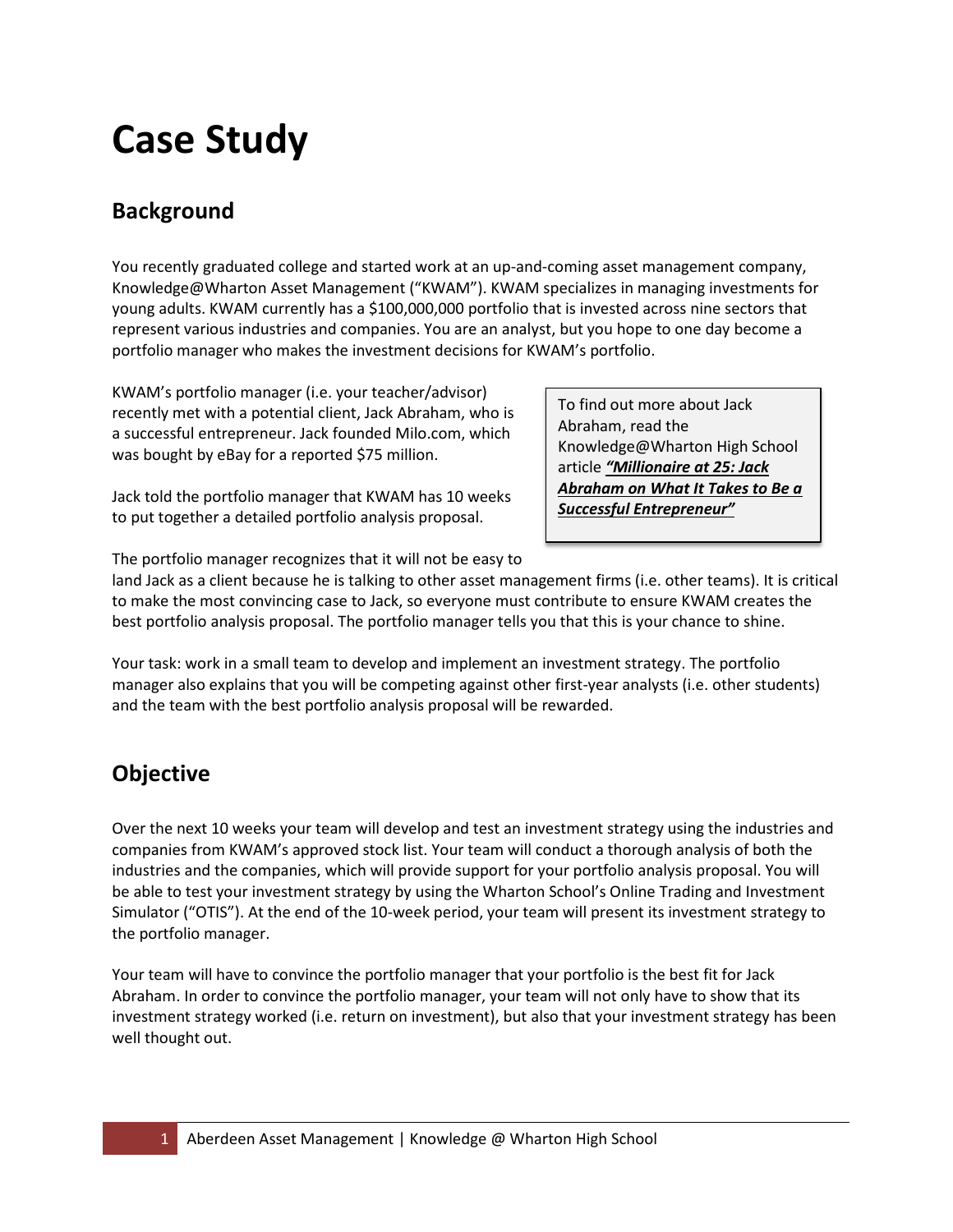# **General Overview**

Your team will be responsible for managing a portfolio of \$100,000 in virtual cash. Your team may be competing against students from your class, as well as students from other schools and investment clubs. At the end of the 10 weeks, you will be required to submit a document detailing your recommended investment strategy. K@W judges will review your final investment policies and select top teams. Those teams will be invited to present their strategies in the Global Wharton Day Finale, either in person or virtually.

#### **Important Dates**

- December 7, 2015: Registration Begins
- January 4, 2016: Trading Begins
- February 8, 2016: Mid-project Team Review Due
- March 14, 2016: Trading Ends
- March 21, 2016: Final Strategy Report Due
- March 30, 2016: Top Teams Notified
- April 29, 2016: Wharton Day Global Finale Presentations

#### **Benefits**

- $\checkmark$  Learn skills relevant to all professions and educational tracks
- $\checkmark$  Develop teamwork, leadership and communication skills
- $\checkmark$  Learn about risk, diversification, company analysis, industry analysis and investing
- $\checkmark$  Develop and apply critical thinking and reading skills throughout the competition
- $\checkmark$  Enhance your college and scholarship applications by building your résumé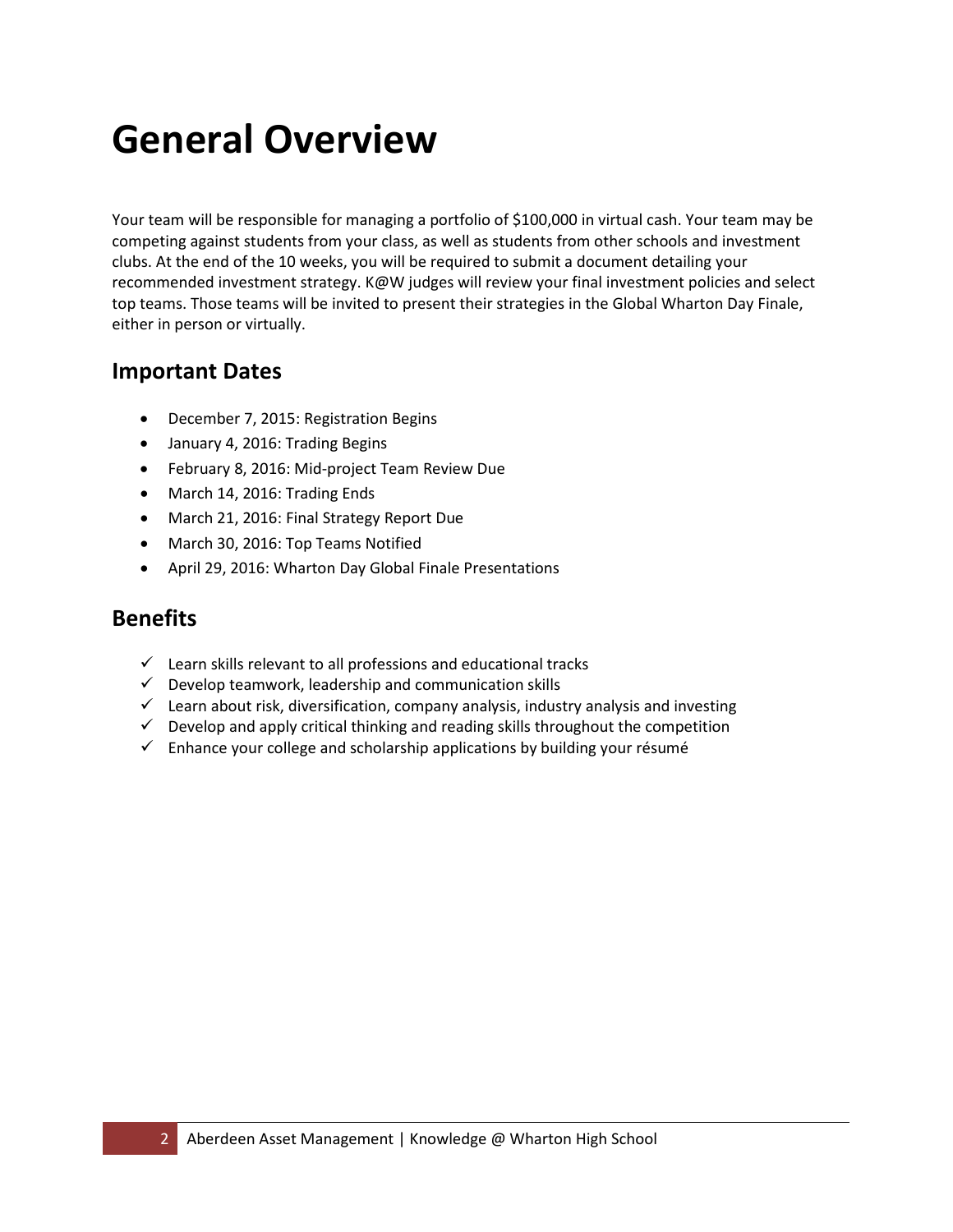# **Structure of the Competition**

- Competition trading lasts for 10 weeks, with an additional three weeks of optional precompetition activities, and two weeks of post-competition activities for teams who are in the top 10.
- Teacher/advisor supervision is recommended, but not required
- Teachers may have an unlimited number of teams participate in the competition
- Competitors, both students and advisors, have access to a rich selection of KWHS lesson plans and articles to guide their learning of new concepts and strategies throughout the competition. This involves everything from working in teams and learning to communicate, to understanding diversified portfolios and SWOT analyses. You can find these pages of linked resources at the end of this guidebook under "Additional Resources."
- Want to find out more about past investment competition finalist teams? Check out the following posts from the KWHS Newsroom: [The Results Are In: Western Trade Wrangles Top](http://kwhs.wharton.upenn.edu/news/the-results-are-in-western-trade-wrangles-top-honors/)  [Honors;](http://kwhs.wharton.upenn.edu/news/the-results-are-in-western-trade-wrangles-top-honors/) [The 2014 Investment Competition Finale Goes Global](http://kwhs.wharton.upenn.edu/news/2014-investment-competition-finale-goes-global/)

#### **Student Requirements**

Students will have three deliverables throughout the competition:

- Mid-project Team Review
- Final Investment Policy
- Presentation (While primarily for top teams, we recommend that teachers still require presentations, even if teams are not entered into the competition finals)

\*We strongly recommend that each team keeps a non-graded weekly journal to record its new stock purchases and rationale. This will help your capture how your strategy developed when you are putting together your final investment policies and presentations.

## **Judging**

- Upon submission of the final investment policies, Aberdeen and K@W judges will select the top teams. The top analyst will be selected from those teams.
- While your portfolio return on investment is important, it is by no means the main determining factor in who will be selected as Top Analyst. A well-thought-out strategy is essential.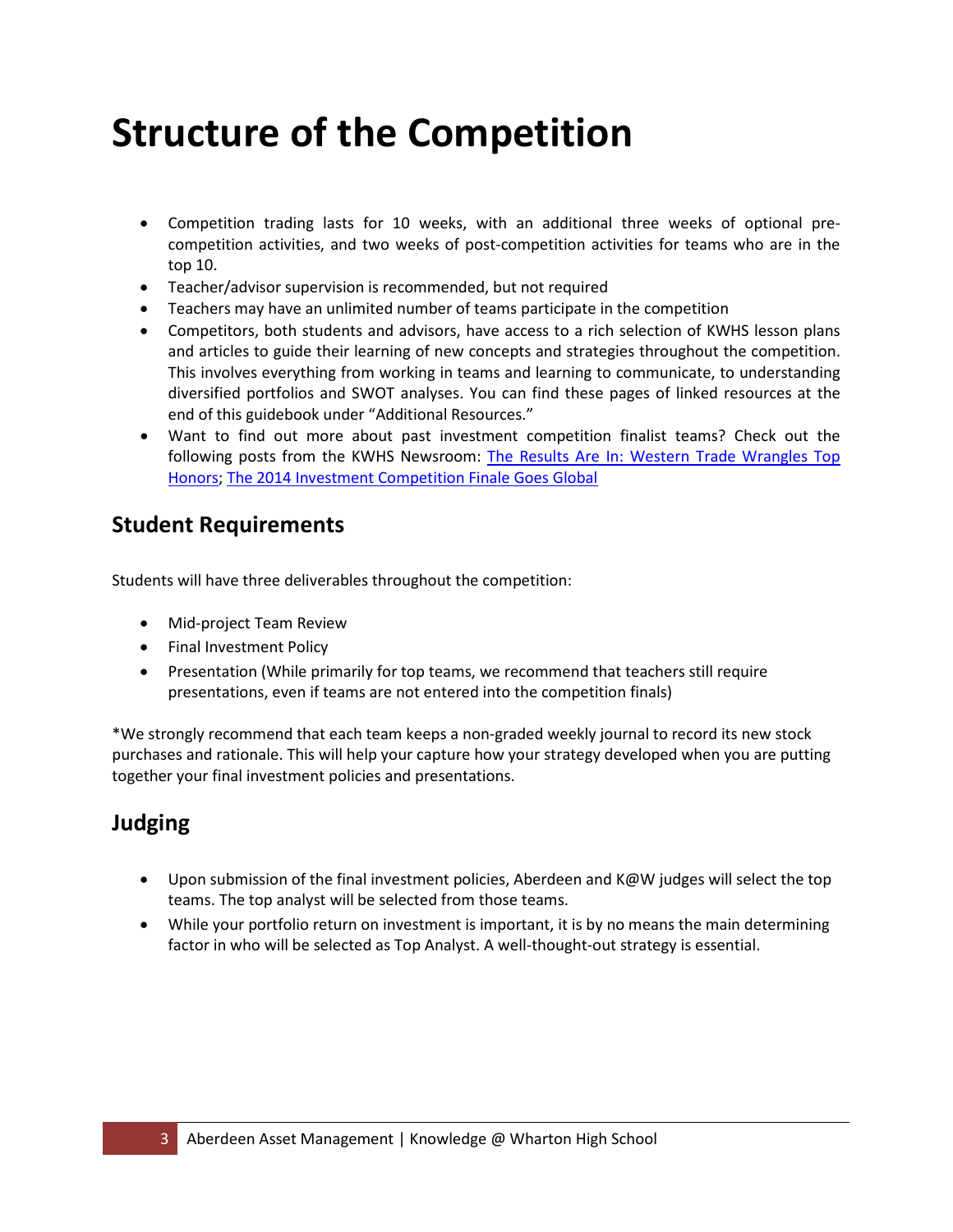## **What Is OTIS?**

OTIS is the Wharton School's Online Trading and Investment Simulator. OTIS allows students to apply the concepts of investments and portfolio management in a hands-on learning environment, while working with real-world data without risking real money. After competitors (specifically teachers and student team leaders) register their teams for the investment competition, they will have access to a link under "Game Login" on the 2015-2016 Investment Competition page <http://kwhs.wharton.upenn.edu/competitions/2015-2016-invest/> that takes them directly to OTIS. Once OTIS trading begins on January 4, 2016, they will be able to place trades, build their portfolios and test their investment strategies until trading ends on March 14, 2016. A Video Guide on the 2015-2016 Investment Competition page helps with placing trades on OTIS.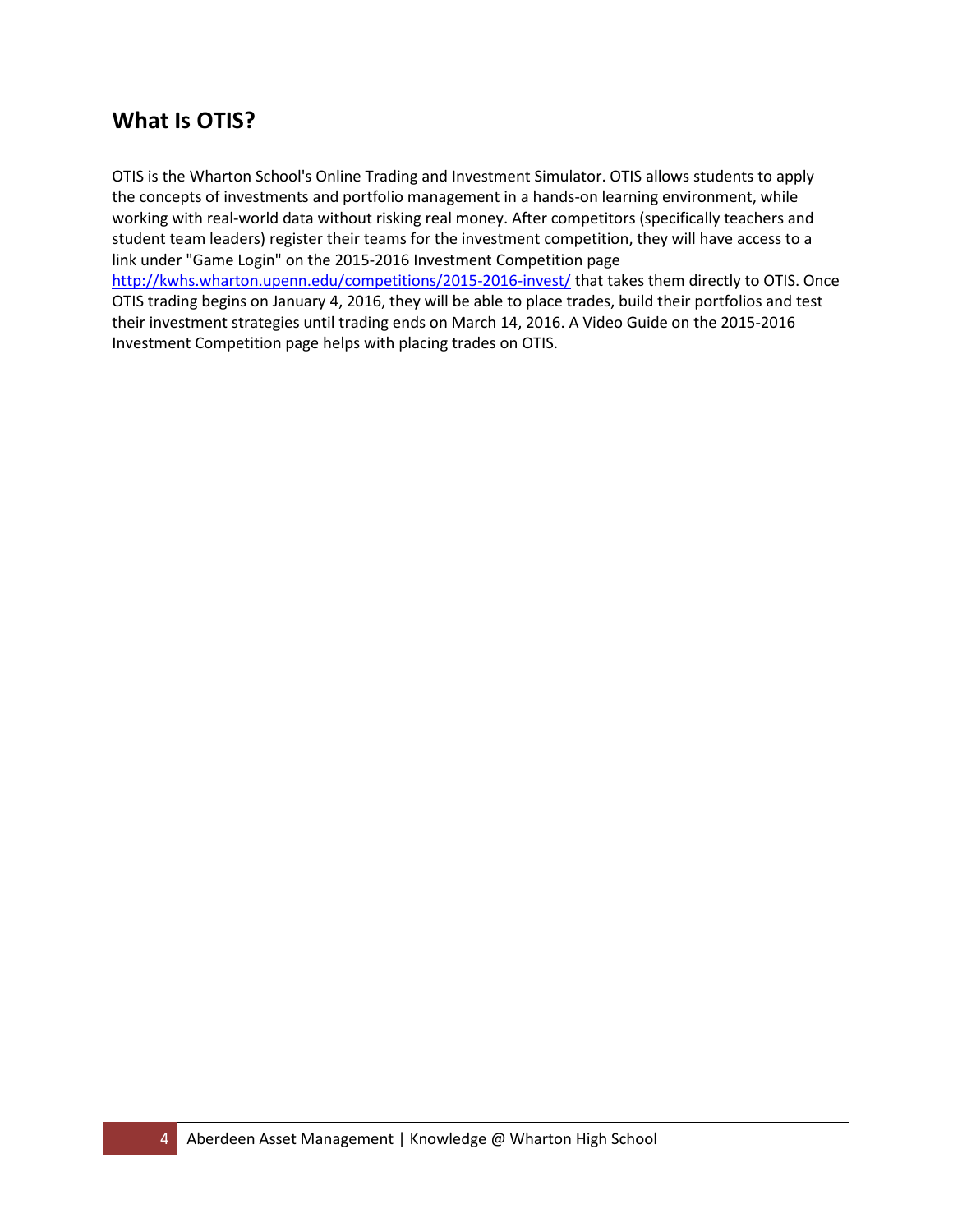# **Getting Started**

## **Forming a Team**

- Each team must have a minimum of four (4) members and a maximum of nine (9) members
- Each team must designate a student leader (see below)
- The portfolio manager (i.e. teachers/advisors) can decide how the teams are formed
- Students should not switch teams once the competition has begun; however, if it is absolutely necessary, then you must make sure that you maintain at least four team members, each responsible for different sectors
- Each team should give some thought to its team name before registering. That name will be your identifier throughout the competition. Have fun with it! Past names have ranged from "The Stock Pros" to "Five Chicks and a Dude." The key is to choose a name and stick with it

# **Register for the Competition**

The first step is for all teachers/advisors and students involved in the competition to register for Knowledge@Wharton High School at [http://kwhs.wharton.upenn.edu/register/.](http://kwhs.wharton.upenn.edu/register/) Specifically, teachers/advisors and the student leaders of each team will not be able to proceed with competition registration until they are registered users of KWHS. Note: Registration is free and members gain full access to KWHS articles and lesson plans.

# **Teachers/Advisors**

In order to view all student portfolios, teachers/advisors guiding student-led teams must register for the competition first before their student teams register. If your student team does not have a teacher/advisor, you can proceed with registration as a student. \*Important Note: Teachers/Advisors with one or more teams may NOT register all their student-led teams at once from their accounts. Individual team registrations must be linked directly to student team leader accounts, and therefore team leaders must register their own teams.

## **Student Team Leaders**

Each team should assign a team leader. The student who registers as the team leader will be sent a welcome letter via email. He or she has sole access to the OTIS investment account and is the only person who is allowed to input trades. The team leader can share his/her login information if he/she desires.

Neither the numbers of teams nor the numbers of students per team affect the outcome of the competition.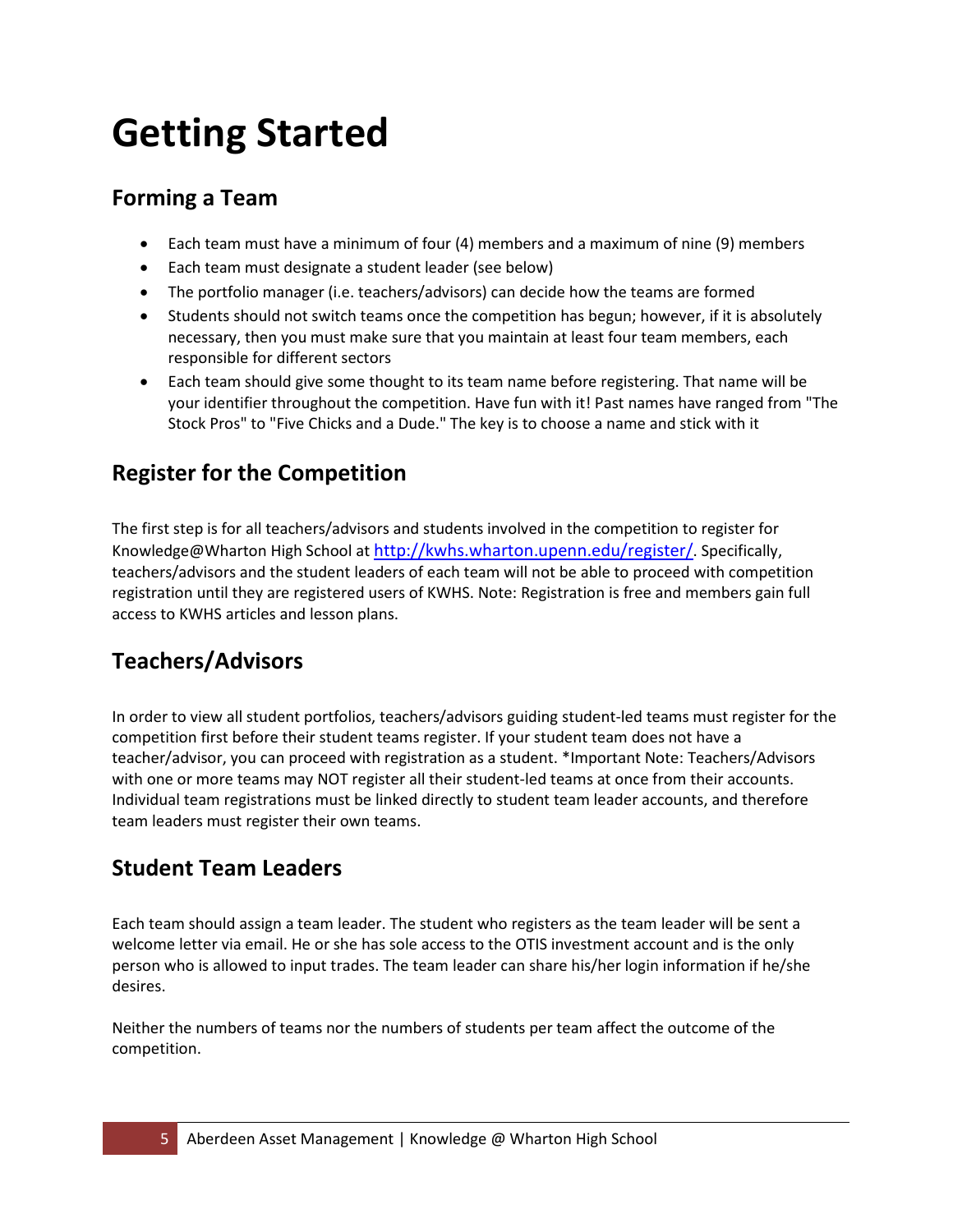# **Investment Rules**

- Each team receives \$100,000 virtual cash to be invested using OTIS
- Teams can only invest in stocks that are on the Approved Stock List
	- o Teams will be disqualified if they invest in stocks that are not on the Approved Stock List
	- o Stocks are categorized by industry and sector (Example: Sectors: Financials, Industry: Banks, Company: Citigroup, Inc.)
	- There are ten sectors, which consist of multiple industries and dozens of stocks:
		- 1. Consumer Discretionary
		- 2. Consumer Staples
		- 3. Energy
		- 4. Financials
		- 5. Health Care
		- 6. Industrials
		- 7. Information Technology
		- 8. Materials
		- 9. Telecommunication Services
		- 10. Utilities
- Teams are required to invest in at least as many sectors as there are team members
	- o For example, a team with five members needs to invest in a minimum of five sectors. The team can invest in more than five sectors if it chooses to do so
- Teams can change the sectors that they invest in throughout the competition as long as the minimum number of sectors is represented in their portfolio
- The amount of investment in each sector is determined by the team
	- o For example, a team of five can invest \$20,000 equally across five sectors. Alternatively, the team could decide to invest \$99,000 in one sector and \$250 in each of the four remaining sectors
- Teams can invest in as many or as few stocks as their investment strategy determines
	- o At least one stock must be represented from the minimum number of sectors
	- o For example, a team of five would have at least five stocks from five different sectors represented in its portfolio
- Each team member is responsible for making investments in at least one sector
	- o For example, in a five-member team, each team member would be responsible for covering at least one distinct sector (i.e. five sectors total). Additionally, in this case, the team members have the option to invest in up to four more sectors for a total of nine sectors
- Teams can make as many or as few stock trades as their investment strategy determines
- Teams can make trades at any time during the competition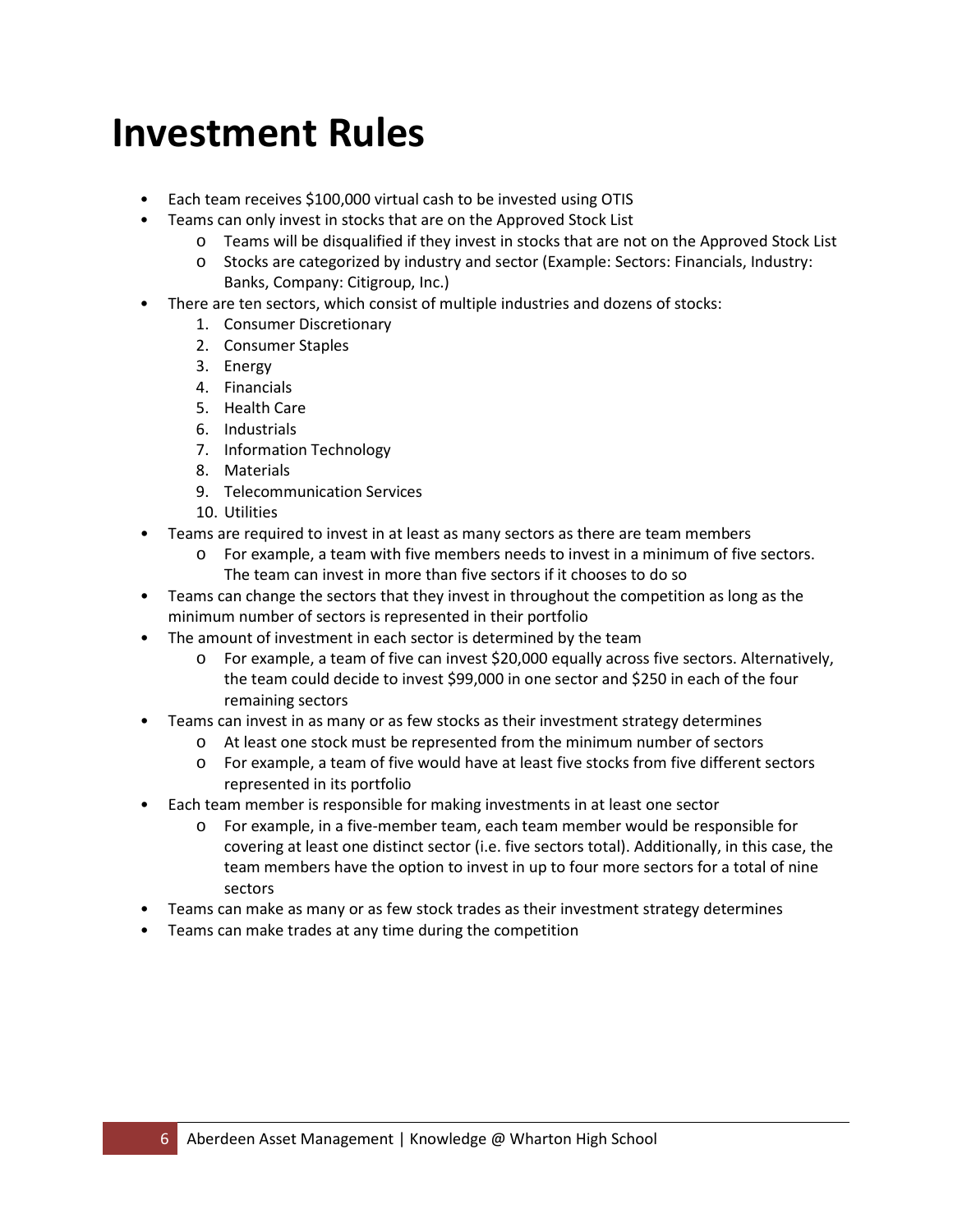# **Mid-Project Team Review**

## **Due Monday, February 8, 2016**

The mid-project team review will show the judges that each team has a strategy and is following it. It should cover 1-2 pages and be double spaced. Teams who have yet to develop a strategy or have not implemented a strategy successfully will be contacted with guidance on how to best re-format their process to best suit the competition.

Your review should consist of the following three sections:

- Investment strategy This should cover how your team believes it will receive the highest rate of return
- Team decision-making process This should cover how the team determines which individual stocks to buy
- Top stock holdings This will allow the judges to ensure the team is on the correct track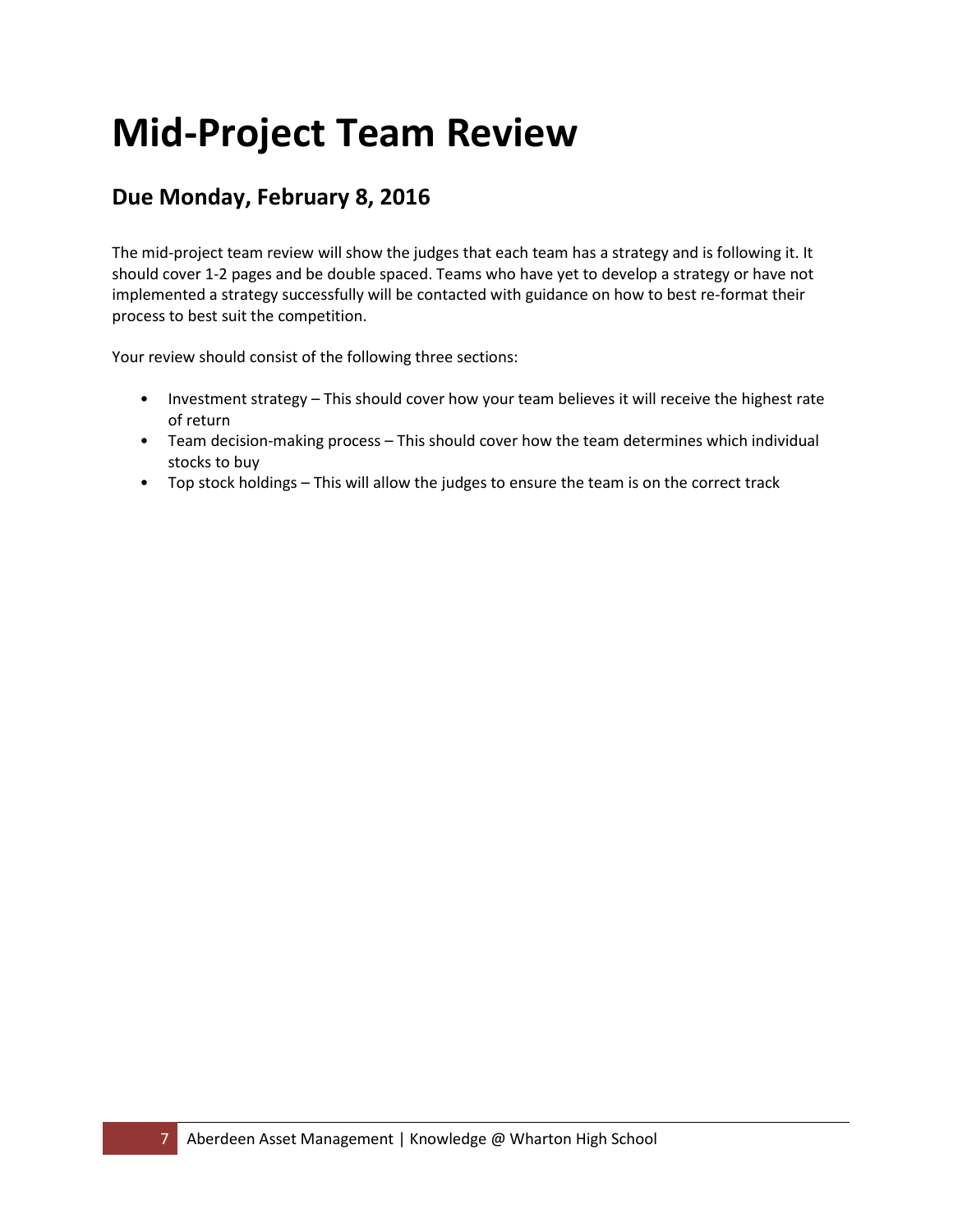# **Investment Policy**

## **Best Practices**

- The Final Investment Policy should be a minimum of seven (7) pages
- 12 point Times New Roman font
- Double spaced
- 1 inch margins

A template with recommended topics is listed below

# **Cover Page**

Team name, individual names and high school

## **Section 1: Investment Recommendations (minimum 3-5 pages)**

- This section should be your final recommendation for Jack Abraham's portfolio
	- o The recommendations do not have to reflect your team's actual investment strategy during the game
- What is your teams investment strategy and why?
	- o Did you invest all the money in stocks or did you leave some in cash?
	- o How does this fit with Jack Abraham position in the life cycle?
- What sectors does your team recommend KWAM invest in and why?
	- o How much should be invested in each sector and why?
- What industries does your team recommend KWAM invest in and why?
	- o How much should be invested in each industry and why?
	- o Teams should provide supporting evidence for their strategy by using:
		- **Porter's Five Forces Model**
		- **Relative value ratios**
- What stocks does your team recommend KWAM invest in and why?
	- o How much should be invested in each stock and why?
	- o Teams should provide supporting evidence for their strategy by using:<br>Analysis of financial statements
		- Analysis of financial statements
		- **Financial ratios**
		- Relative value ratios
		- **SWOT analysis**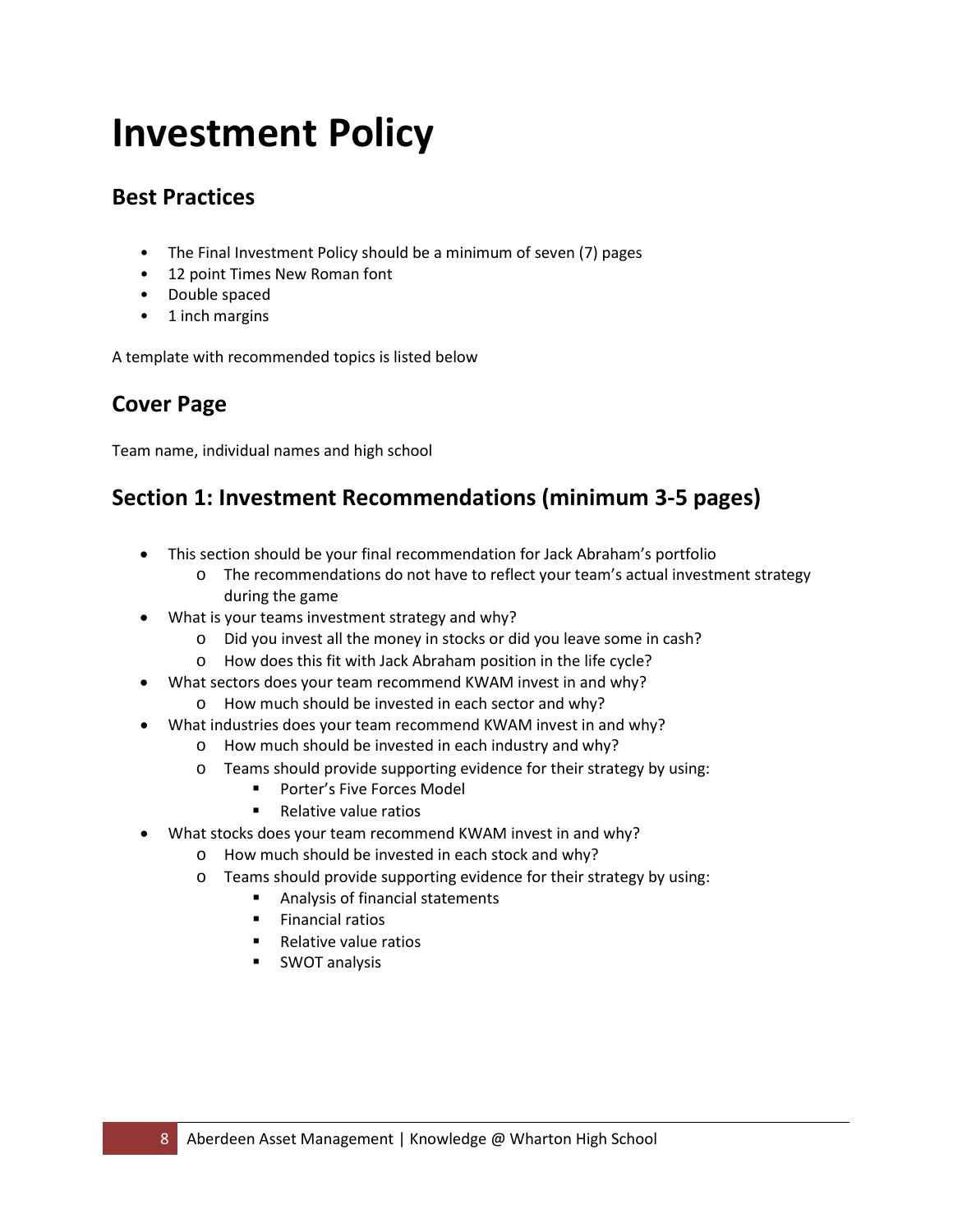# **Investment Policy (cont.)**

# **Section 2: Investment Decision Process (minimum 1-2 pages)**

- How did your team make investment decisions at the beginning of the competition?
- How did your team make investment decisions at the end of the competition?
- Did your team use different tools (i.e. SWOT, financial ratios) in the analysis process?
- Did members of your team use different tools?
	- o What tools did your team find the most effective in its analysis?
	- o Why were some tools less effective?
- What would your team have done differently in the investment decision process?
- What did you learn about the investment decision making process?

# **Section 3: Team dynamics (minimum 1-2 pages)**

- What were some of the challenges presented by working in a team?
- How did the team make decisions (e.g., vote, discussions, etc.)? o How were tasks divided between team members?
- What particular skills made each member valuable?

# **Section 4: Ethics (minimum 1 page)**

- Pretend that someone provided you with inside information on a company that you were potentially going to invest in for Jack Abraham
	- o What would you do in this situation?
	- o Would you use the information or would you report it to the proper authorities?
- Why is it important to have high ethical standards?
- What are some other possible ethical situations that might arise if you are a portfolio manager and how would you deal with them?

# **Section 5: Takeaways (minimum 1-2 pages)**

- What did your team learn from this competition?
- What would your team have done differently in hindsight?
- Why was the competition easier or more difficult than your team imagined?
- Did your team enjoy this competition? Why or why not?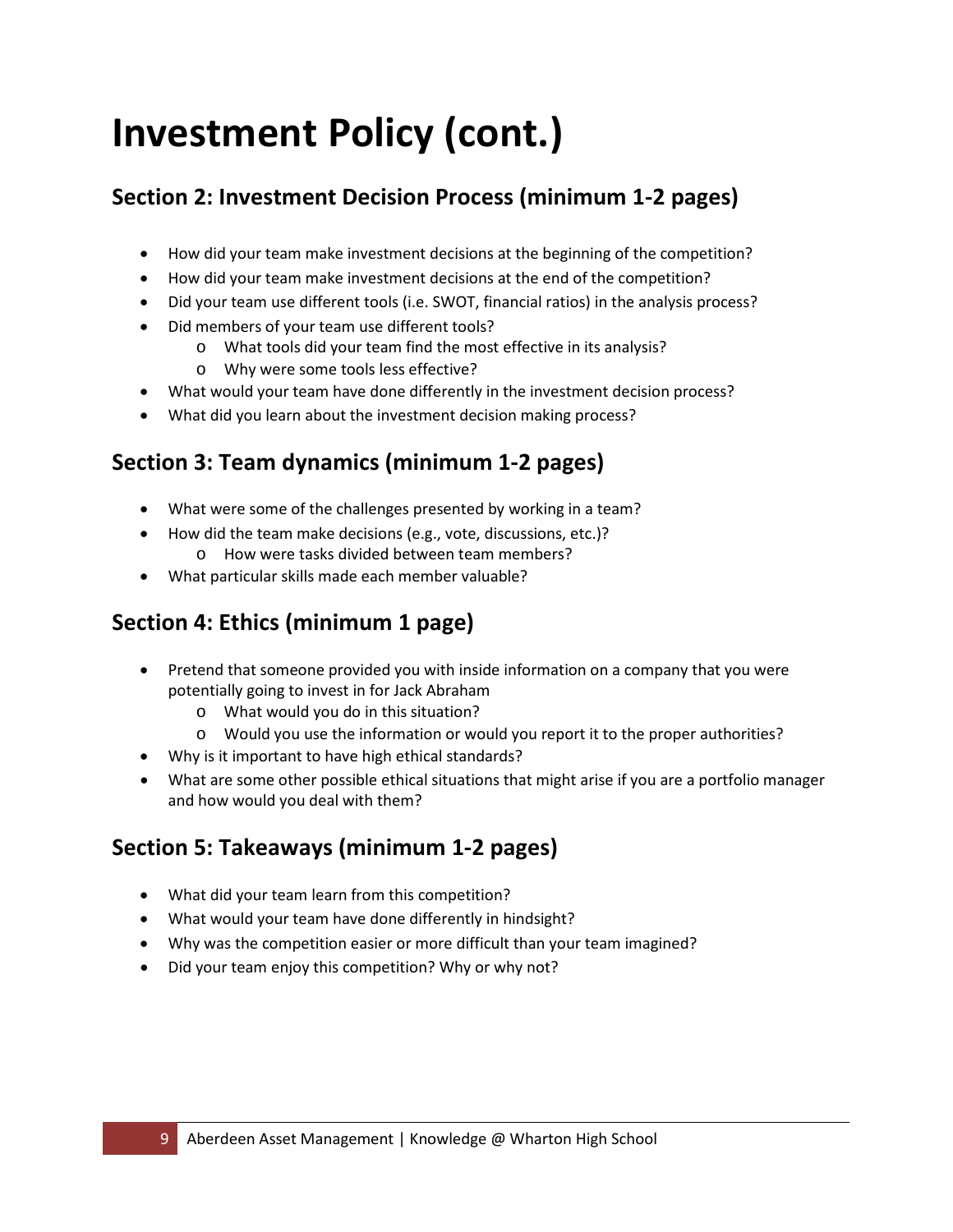# **Final Presentation**

# **PowerPoint Tips**

Creating a PowerPoint presentation is more complicated than making a few bulleted lists. Use your slides wisely, and your audience will have no trouble following your idea. Use them poorly, and your audience will be left thoroughly unimpressed or—even worse—scratching their heads.

Keep this tried-and-true sequence in mind when crafting your slides

- Start with an introductory slide: names, company, date, etc
- Grab the audience's attention with your main idea slide
- State your agenda
- Give your supporting points in a logical order
- Conclude with a one-sentence restatement of your main point

Also be sure to remember these tips to make your presentation more appealing to the audience

- Try using sentences as headers instead of singular words or short phrases
- Limit the amount of text you use on your slides
- Choose images carefully and avoid using clip art
- Use graphs in place of tables
- In a well-lit room, use dark text on a light background
- Consistent formatting (fonts, spacing, etc.) implies unity and cohesion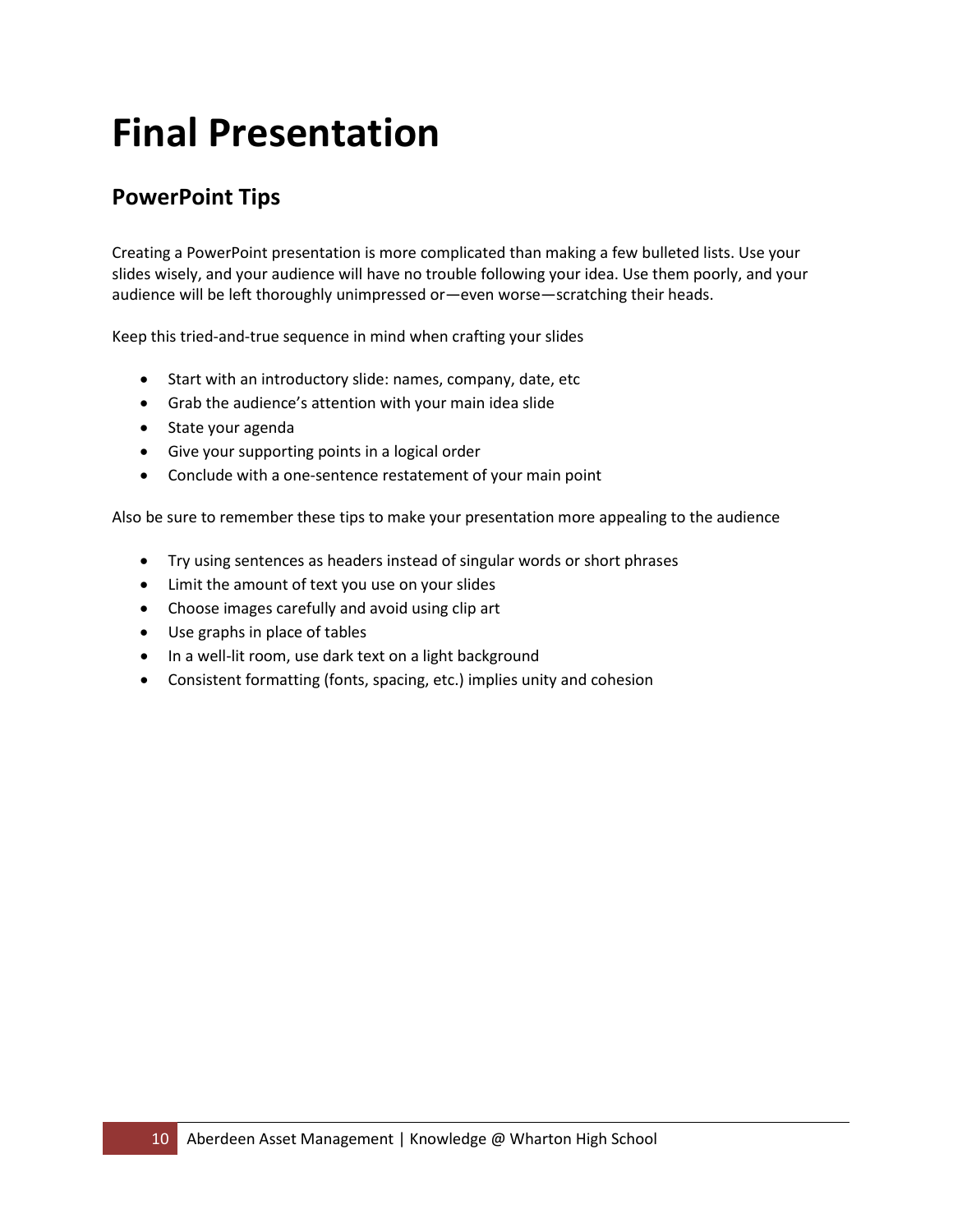# **ADDITIONAL RESOURCES**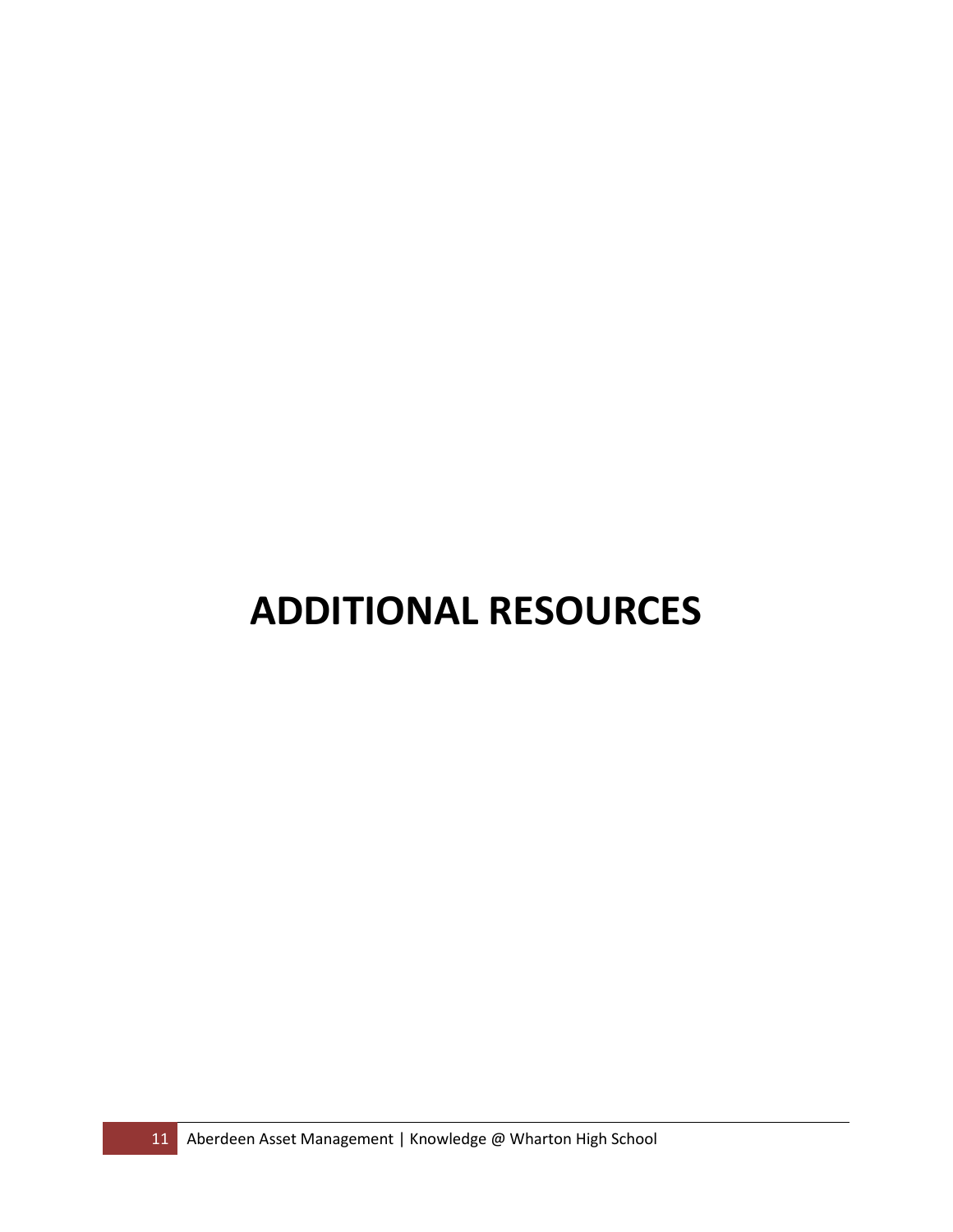# **Pre-Competition Activities: Communication and Leadership**

# **Discussion Questions**

- Are some communication styles more effective than others?
- How do communication styles change in different situations?
- How do people communicate non-verbally?
- How does communication relate to leadership?

# **Learning Outcomes**

- Communication can be verbal, non-verbal, or both
- It is important to pay attention to non-verbal communication cues
- Communication styles differ, especially across cultures
- Good leaders need to possess multiple communication styles

# **Suggested Lesson Plans**

- **Teamwork and Communication**
- [Communication Styles](http://kwhs.wharton.upenn.edu/lesson_plans/communication-styles/)
- [Cultivating Total Leadership](http://kwhs.wharton.upenn.edu/?s=Cultivating+Total+Leadership&lang=en)
- [The Six Traits of Excellent Leaders](http://kwhs.wharton.upenn.edu/lesson_plans/the-six-traits-of-excellent-leaders/)
- [How to Lead from Within](http://kwhs.wharton.upenn.edu/lesson_plans/how-to-lead-from-within/)

## **Suggested KWHS Articles**

- [Understanding Global Leadership in the Year of the Protester](http://kwhs.wharton.upenn.edu/2011/12/understanding-global-leadership-in-the-year-of-the-protester/)
- [Top Qualities: Everyone Has the Capacity to Be a Leader](http://kwhs.wharton.upenn.edu/2011/11/top-qualities-‘everyone-has-the-capacity-to-be-a-leader’/)
- [The Power to Lead: The Next Generation of Social Entrepreneurs](http://kwhs.wharton.upenn.edu/2012/05/the-power-to-lead-the-next-generation-of-social-entrepreneurs/)
- [Winning Spanish Coach Josep Guardiola: A Quiet Leadership](http://kwhs.wharton.upenn.edu/2011/04/winning-spanish-coach-josep-guardiola-a-quiet-leadership/)

- **Leading from Within Means Learning to Manage Your Ego and Emotions**
- [Cultivating Total Leadership with Authenticity, Integrity and Creativity](http://knowledge.wharton.upenn.edu/article.cfm?articleid=673)
- [HP and Patagonia: Two Similar, Yet Different, Leadership Styles](http://knowledge.wharton.upenn.edu/article.cfm?articleid=1153)
- [Reaching the Summit: Rodrigo Jordan's Leadership Lessons from the Andes](http://knowledge.wharton.upenn.edu/10000women/article.cfm?articleid=6174)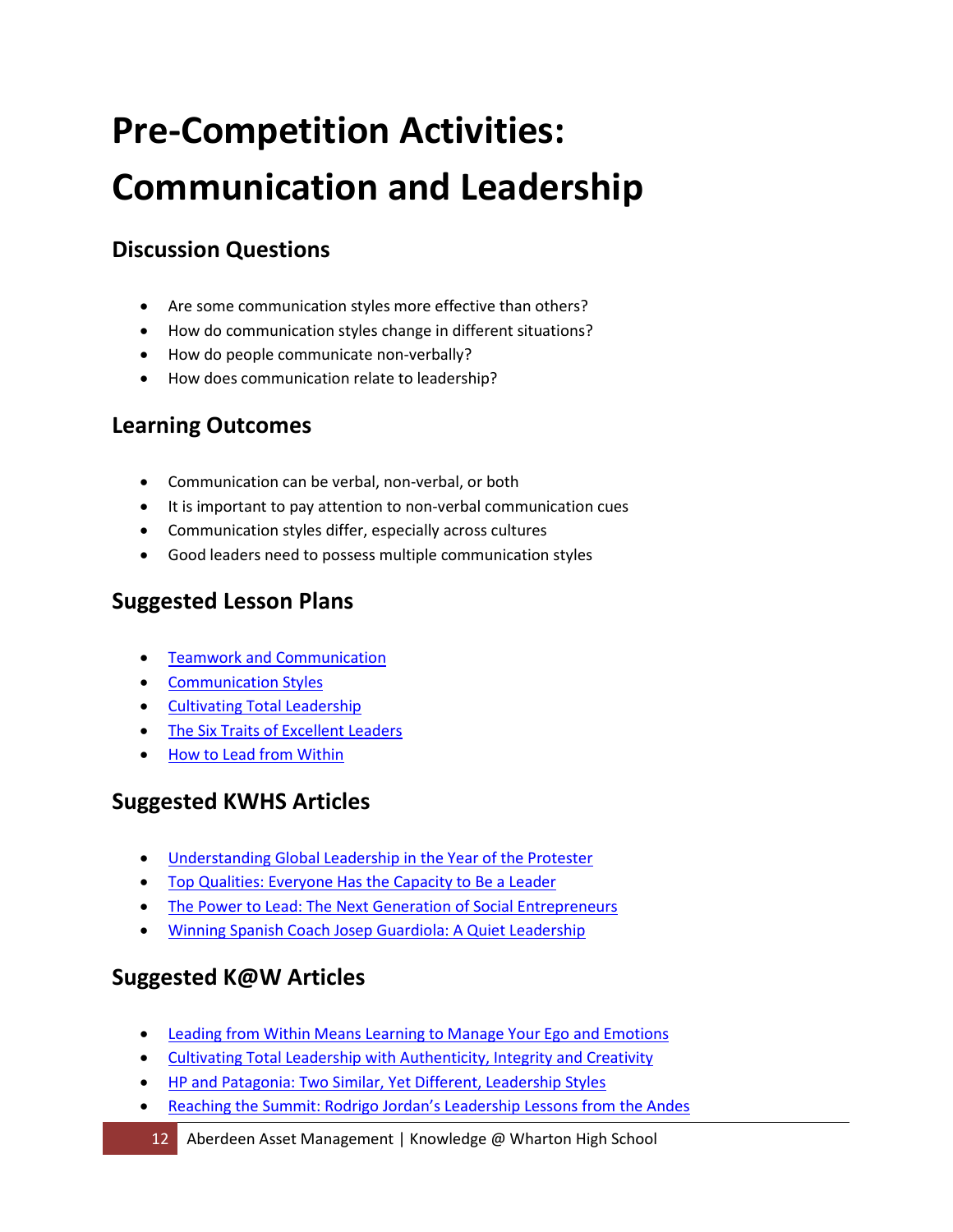# **Pre-Competition Activities: Teamwork**

## **Discussion Questions**

- When is a team approach useful and when is it not?
- What are some reasons teams fail?
- What are some characteristics of a good team environment?
- How does teamwork relate to leadership?

## **Learning Outcomes**

- Teams are important when there are complex tasks that need diverse perspectives
- It is important to ensure that everyone is committed to the team's goals
- Communication, open-mindedness and the willingness to work through problems are important characteristics of a good team environment
- Team leaders must be strong and understand the ambitions of his/her team

## **Suggested Lesson Plans**

- [Working on Team Tasks](http://kwhs.wharton.upenn.edu/lesson_plans/working-on-team-tasks/)
- [Individual Decisions and Collective Success](http://kwhs.wharton.upenn.edu/lesson_plans/individual-decisions-and-collective-success/)
- [Collective Interest in Teams](http://kwhs.wharton.upenn.edu/lesson_plans/collective-interest-in-teams/)
- [Leadership is Not in a Vacuum](http://kwhs.wharton.upenn.edu/lesson_plans/leadership-is-not-in-a-vacuum/)
- [Letting Go of Ego](http://kwhs.wharton.upenn.edu/lesson_plans/letting-go-of-ego/)
- Improvisation in Teams

### **Suggested KWHS Articles**

- [Teamwork with a Marshmallow on Top](http://kwhs.wharton.upenn.edu/2012/02/teamwork-with-a-marshmallow-on-top/)
- [Serial Tech Entrepreneur Sachin Rekhi: Relationships Build Careers](http://kwhs.wharton.upenn.edu/2012/03/serial-tech-entrepreneur-sachin-rekhi-relationships-build-careers/)
- Programming Robots in Zero Gravity
- Embracing Differences: Companies Tap the Richness of Diversity

- [Building Leadership Through Teamwork](http://knowledge.wharton.upenn.edu/article.cfm?articleid=28)
- [Expedition to Ecuador: Leadership and Teamwork at 19,000 Ft.](http://knowledge.wharton.upenn.edu/article.cfm?articleid=534)
- [Teamwork in a Shock Trauma Unit: New Lessons in Leadership](http://knowledge.wharton.upenn.edu/article.cfm?articleid=1048)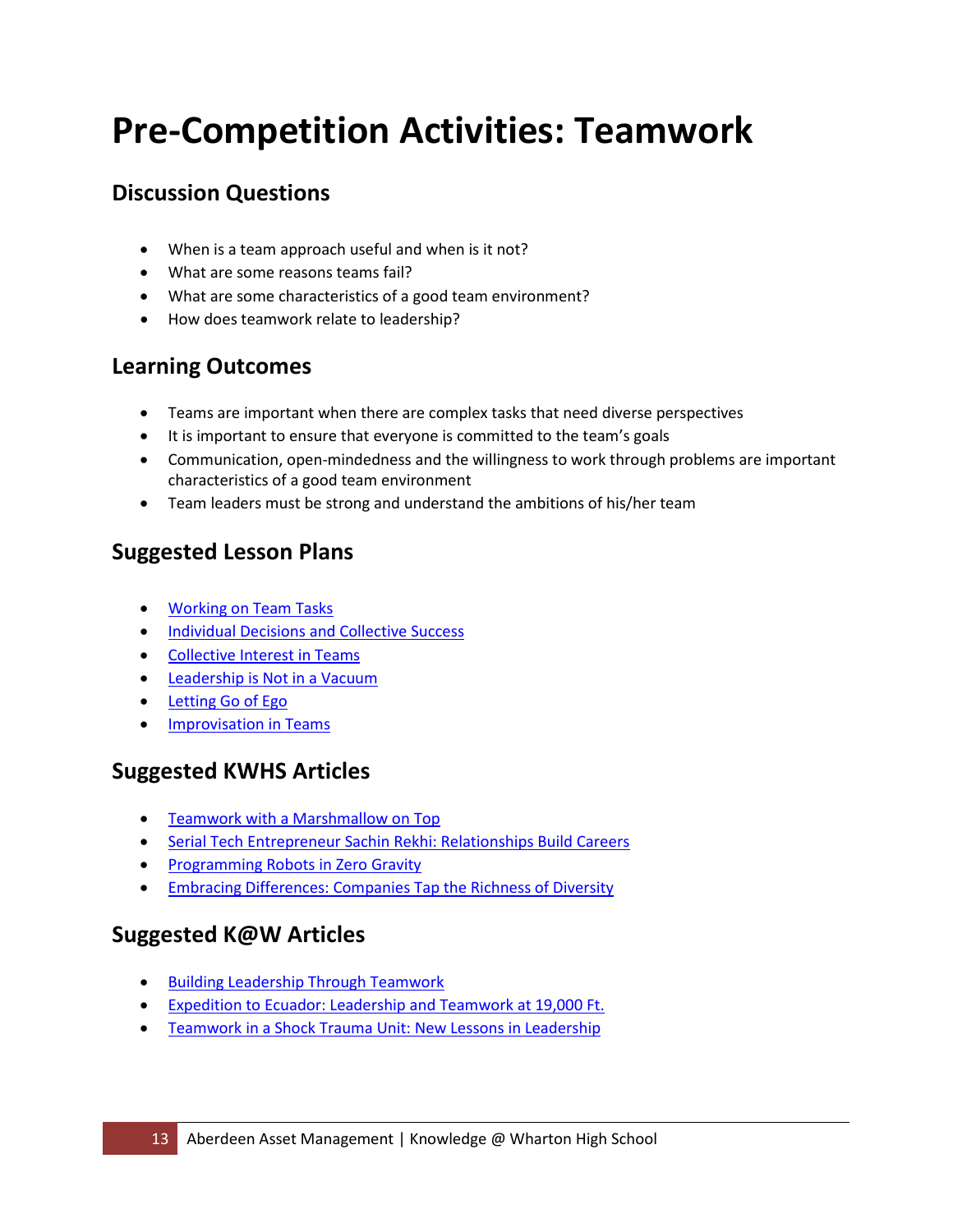# **Learning Materials: Investment Overview**

## **Primary Lesson Plan**

• [What Is an Investment?](http://kwhs.wharton.upenn.edu/lesson_plans/what-is-an-investment/) 

## **Discussion Questions**

- What is an investment?
- What are different investment choices?
- Why do individuals invest?
- What are risk and return and how are they measured?

## **Learning Outcomes**

- An investment is a short-term sacrifice that is made for a long-term gain
- Investments can take many different forms, such as going to college to stocks
- Individuals make investments in order to gain a return
- Investments have varying degrees of risk and return

## **Suggested Lesson Plans**

- [Investments—Stocks](http://kwhs.wharton.upenn.edu/lesson_plans/investments-–-stocks/)
- Saving Money
- [Assessing Investment Options](http://kwhs.wharton.upenn.edu/lesson_plans/assessing-investment-options/)
- [Opportunity Costs: What is My Best Alternative?](http://kwhs.wharton.upenn.edu/lesson_plans/opportunity-costs/)
- [Investing: The Power of Compound Interest](http://kwhs.wharton.upenn.edu/lesson_plans/investing-the-power-of-compound-interest/)

### **Suggested KWHS Articles**

- [What Are the Different Investment Choices: From Condos to Gold to Just Plain Cash](http://kwhs.wharton.upenn.edu/2012/03/what-are-the-different-investment-choices-from-condos-to-gold-to-just-plain-cash/)
- [Investing 101: The Prospect of Growing Your Money \(Video\)](http://kwhs.wharton.upenn.edu/2012/03/investing-101-the-prospect-of-growing-your-money/)
- [Big Investment: The Financial Impact of Student Loans](http://kwhs.wharton.upenn.edu/2011/09/big-investment-the-financial-impact-of-student-loans/)
- [Inflation: What It Is, Where It Comes From and How It Can Bite You](http://kwhs.wharton.upenn.edu/2011/07/inflation-what-it-is-where-it-comes-from-and-how-it-can-bite-you/)

- In [a Withering Market, Where Will Your Investments Grow?](http://knowledge.wharton.upenn.edu/article.cfm?articleid=2596)
- [Why Stock-price Volatility Should Never Be a Surprise, Even in the Long Run](http://knowledge.wharton.upenn.edu/article.cfm?articleid=2229)
- [Stocks Revisited: Siegel and Shiller Debate](http://knowledge.wharton.upenn.edu/article.cfm?articleid=577)
- [Why Some Chinese Invest in the Stock Market and Others Don't](http://www.knowledgeatwharton.com.cn/index.cfm?fa=printArticle&articleID=1610&languageid=1)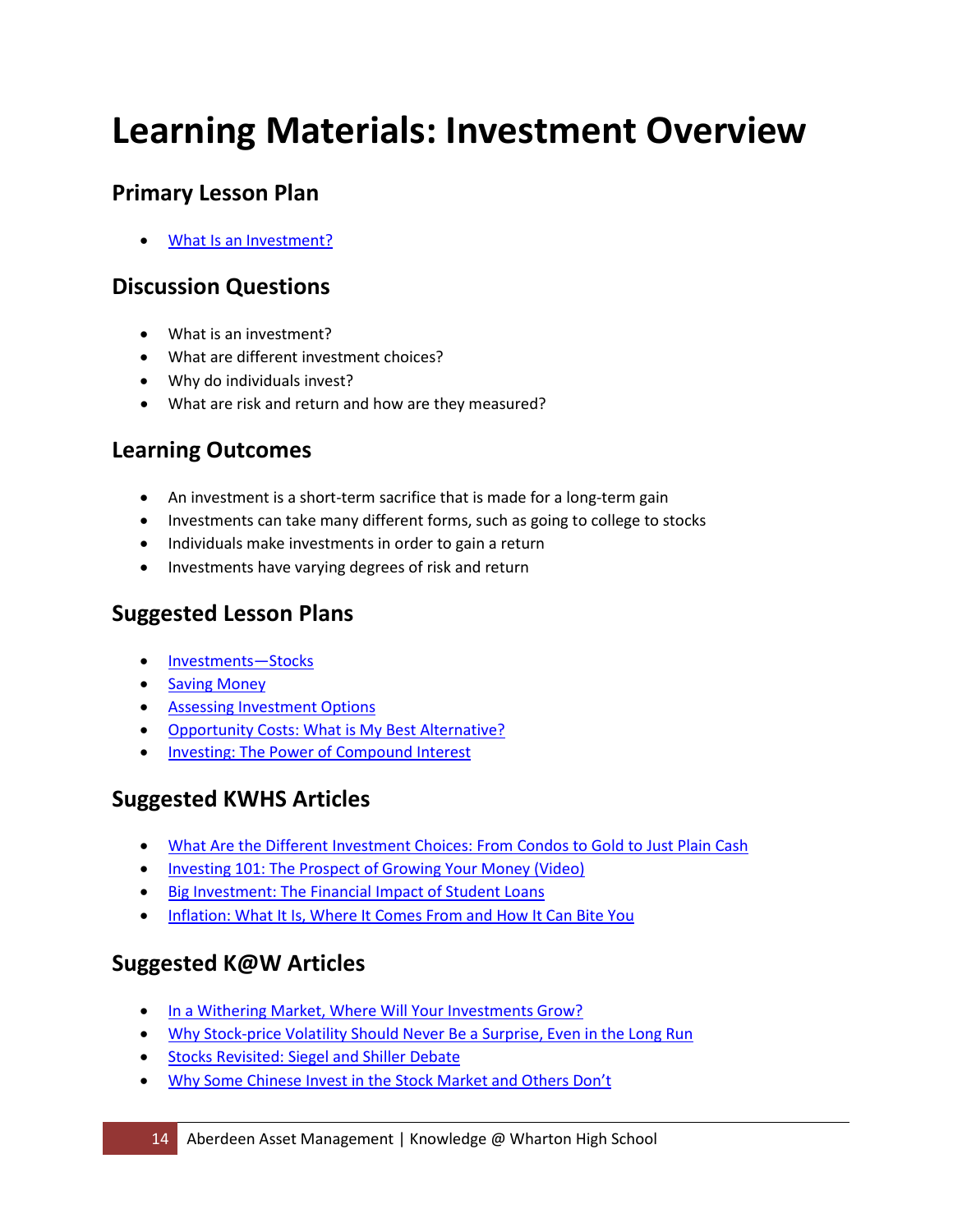# **Learning Materials: Investment Decisions**

## **Primary Lesson Plan**

• [Risk and Diversity](http://kwhs.wharton.upenn.edu/lesson_plans/risk-and-diversity/) 

## **Discussion Questions**

- What is risk?
- What is diversification?
- Why would an individual want to diversify risk?
- How would an investor diversify risk through a portfolio of assets?

## **Learning Outcomes**

- Risk is the chance, or degree of probability that a loss will occur
- Diversification is a strategy used to spread risks across investments
- It is important to diversify risk, so that no single investment failure will lead to severe economic harm
- Investors can achieve varying degrees of diversification by allocating resources across different investments

### **Suggested Lesson Plans**

- [Speculation—Stocks](http://kwhs.wharton.upenn.edu/lesson_plans/speculation-stocks/)
- [Speculation—Real Estate](http://kwhs.wharton.upenn.edu/lesson_plans/speculation-real-estate/)
- [What to Expect—Decision-making and Expected Value](http://kwhs.wharton.upenn.edu/lesson_plans/what-to-expect-decision-making-and-expected-value/)
- [Risky Business—Dealing with Uncertainty](http://kwhs.wharton.upenn.edu/lesson_plans/risky-business-dealing-with-uncertainty/)

## **Suggested KWHS Articles**

- [Understanding Risk and Return: The Roller Coaster Ride of Investing](http://kwhs.wharton.upenn.edu/2012/03/understanding-risk-and-return-the-roller-coaster-ride-of-investing/)
- Why Investors Diversify: Spreading Your Wealth Across Assets, Industries and Countries
- Olivia Mitchell on Why Young Consumers Should Just Say No to Spending
- [Why It Pays to Save: Knowing the Time Value of Money](http://kwhs.wharton.upenn.edu/2011/08/why-it-pays-to-save-knowing-the-time-value-of-money/)

- [How Much Money Will You Need for Retirement? More Than You Think](http://knowledge.wharton.upenn.edu/article.cfm?articleid=835)
- The Big Financial Stretch: Preparing for Those Later Decades
- [The Big Pay Off: Why Hedge Funds Can't Afford to Ignore Risk Exposure](http://knowledge.wharton.upenn.edu/article.cfm?articleid=2648)
- [Risky Business Becomes Riskier: A New Playbook for How Artists Are Compensated](http://knowledge.wharton.upenn.edu/article.cfm?articleid=2715)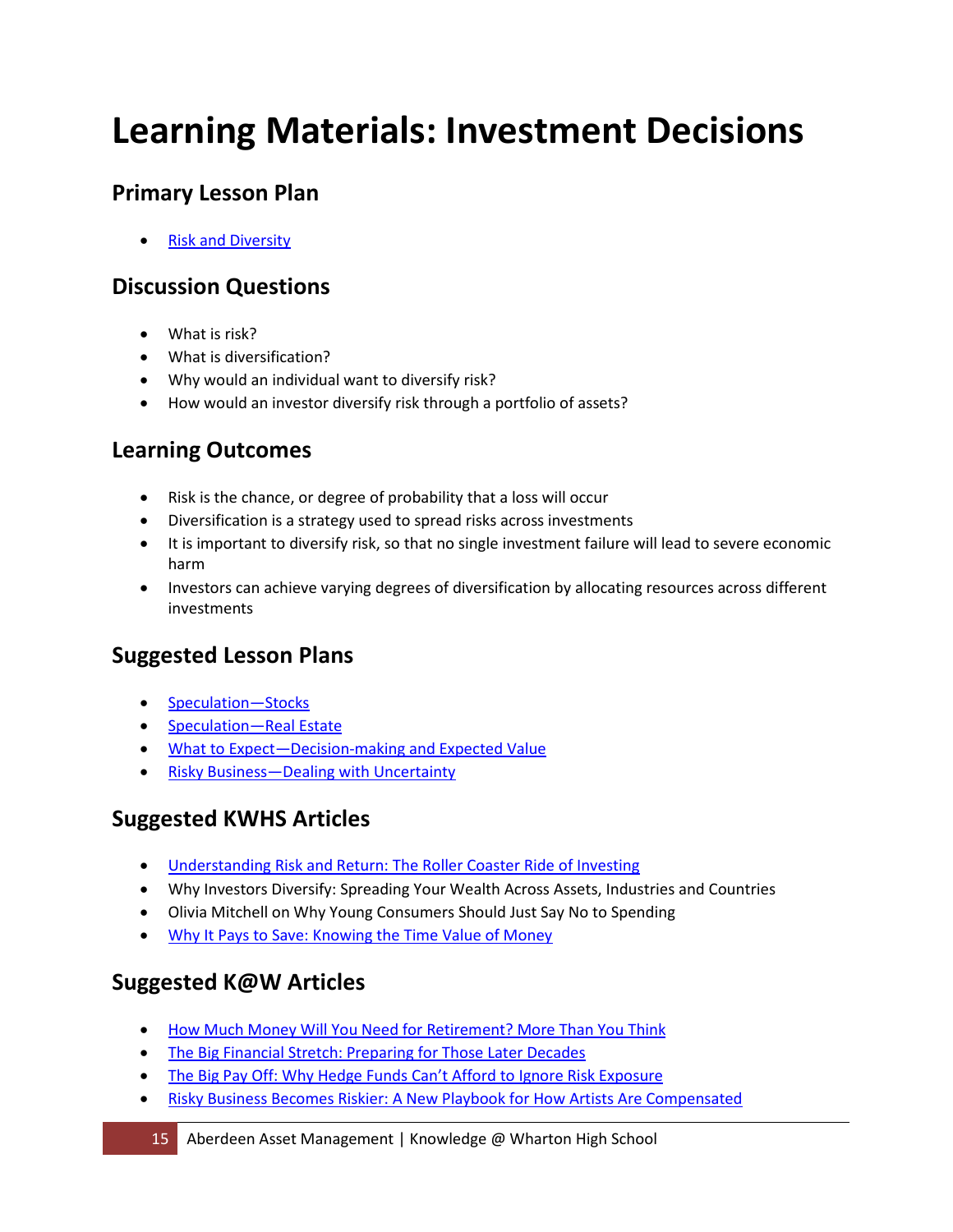# **Learning Materials: Portfolio Management**

## **Primary Lesson Plan**

• [Portfolio Management](http://kwhs.wharton.upenn.edu/lesson_plans/portfolio-management/) 

## **Discussion Questions**

- What is a portfolio manager?
- What is an investor life cycle?
- What is an investment policy statement?
- Why is an investment policy statement important?

## **Learning Outcomes**

- A portfolio manager invests in and manages a diverse group of assets
- Investors have different risk tolerance levels at various life stages
- An investment policy statement spells out the goals and strategy of a portfolio
- A portfolio should match the risk and return expectations of a client

## **Suggested Lesson Plans**

- [Investment Portfolio](http://kwhs.wharton.upenn.edu/lesson_plans/investment-portfolio/)
- [Retirement Planning](http://kwhs.wharton.upenn.edu/lesson_plans/retirement-planning/)
- [Buying and Leasing Cars](http://kwhs.wharton.upenn.edu/lesson_plans/buying-and-leasing-cars/)
- [Budgeting for College Life](http://kwhs.wharton.upenn.edu/lesson_plans/budgeting-for-college-life/)

### **Suggested KWHS Articles**

- [The Investor Lifecycle: Changing Priorities, Changing Portfolios](https://kwhs.wharton.upenn.edu/2012/02/the-investor-lifecycle-changing-priorities-changing-portfolios/)
- Portfolio Managers: The Challenge Is Making More than One Winning Stock Pick
- [Portfolio Management: Making Decisions about Your Investments](http://kwhs.wharton.upenn.edu/2012/03/portfolio-management-making-decisions-about-your-investments/)
- [Budgeting Basics: Spending](http://kwhs.wharton.upenn.edu/2012/05/budgeting-basics-spending-less-than-you-earn/) Less than You Earn

- The Importance of Being Long-term: Vanguard's William McNabb on What's Ahead for Investors
- [Note to Investors: Don't Play Games with Asset Allocation](http://knowledge.wharton.upenn.edu/article.cfm?articleid=2049)
- [Wealth Management Report: Asset Allocation and Diversification](http://knowledge.wharton.upenn.edu/article.cfm?articleid=984)
- [Vanguard's Brennan on Stock Market: Resist Temptation; Emphasize Diversification; Stay Calm](http://knowledge.wharton.upenn.edu/article.cfm?articleid=187)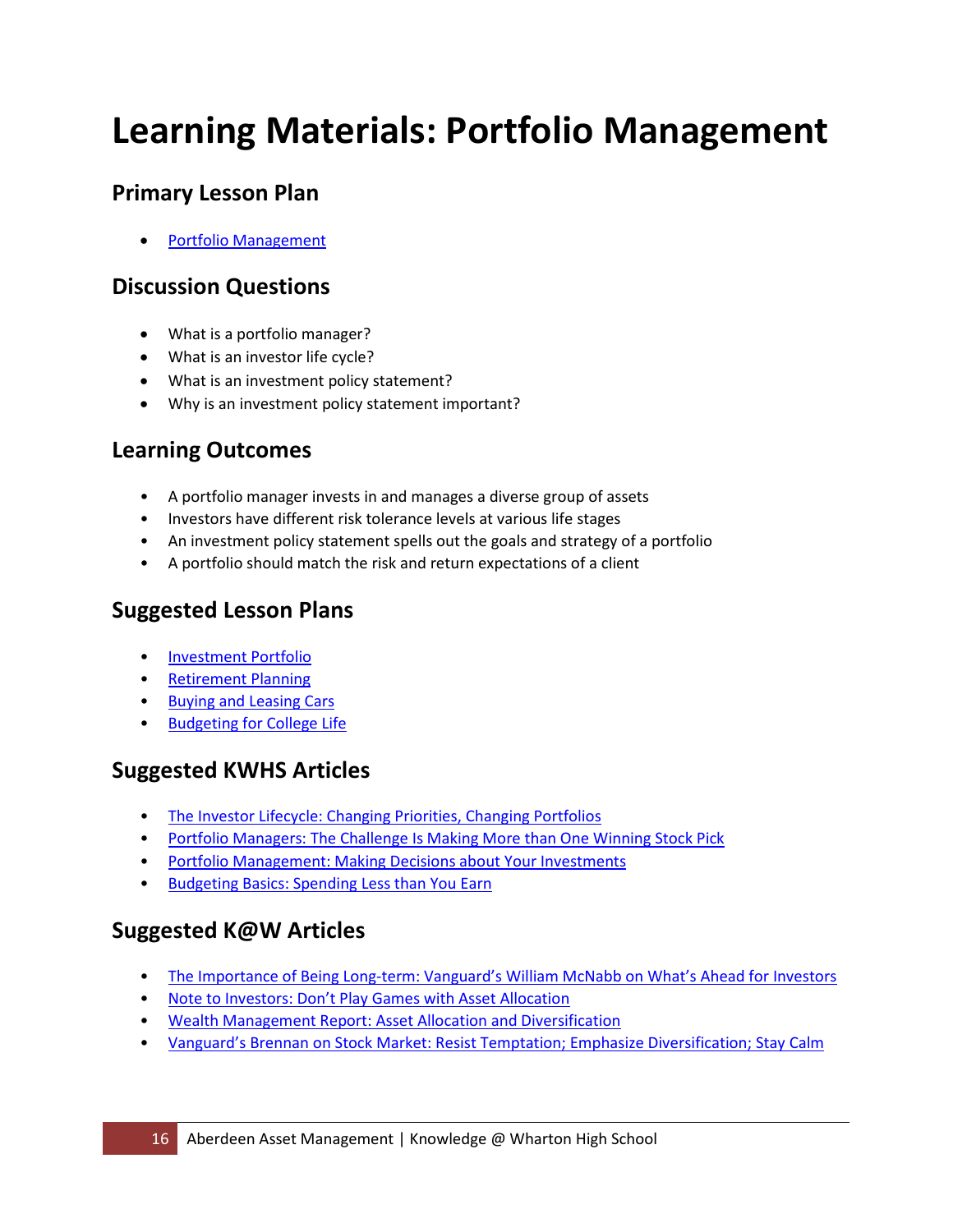# **Learning Materials: Company Analysis**

## **Primary Lesson Plan**

• [SWOT \(Strengths, Weaknesses, Opportunities, Threats\)](http://kwhs.wharton.upenn.edu/lesson_plans/swot-strengths-weaknesses-opportunities-threats/) 

#### **Discussion Questions**

- Why is it important to analyze a company before making an investment?
- What external and internal factors might an investor want to analyze?
- What is a SWOT analysis?
- What are some of the strengths and weaknesses of a SWOT analysis?

## **Learning Outcomes**

- A thorough analysis will help ensure that investors receive a return on investment
- It is important to analyze both internal factors and external factors
- SWOT analysis is one of many tools that can be used to better understand a company
- The effectiveness of a SWOT analysis (or any analysis) depends on thorough research by the investor. Junk in, junk out is the key to remember when doing an analysis

## **Suggested Lesson Plans**

- [Rivals and Analyzing Business Growth Potential](http://kwhs.wharton.upenn.edu/lesson_plans/rivals-and-analyzing-business-growth-potential/)
- [Strategizing for Business Growth](http://kwhs.wharton.upenn.edu/lesson_plans/strategizing-for-business-growth/)
- [Strikes in the Business Sector](http://kwhs.wharton.upenn.edu/lesson_plans/strikes-in-the-business-sector/)

### **Suggested KWHS Articles**

- [Strengths, Weaknesses, Opportunities, Threats: The SWOT Analysis](http://kwhs.wharton.upenn.edu/2012/03/strengths-weaknesses-opportunities-threats-the-swot-analysis/)
- [Pandora: The Building Blocks of an Innovative Internet Radio Station](http://kwhs.wharton.upenn.edu/2011/08/pandora-the-building-blocks-of-an-innovative-internet-radio-station/)
- [Is Your Cell Phone a Fake?](http://kwhs.wharton.upenn.edu/2012/02/is-your-cell-phone-a-fake/)
- [Boeing vs. Machinists: Behind the Scenes of the U.S. Labor Movement](http://kwhs.wharton.upenn.edu/2011/12/boeing-vs-the-machinists-behind-the-scenes-of-the-u-s-labor-movement/)

- [Value Stocks vs. Growth Stocks: Timing Counts](http://knowledge.wharton.upenn.edu/article.cfm?articleid=890)
- [What's Wrong with This Picture: Kodak's 30-year Slide into Bankruptcy](http://knowledge.wharton.upenn.edu/article.cfm?articleid=2935)
- The Bitter and the Sweet: How Five Companies Competed to Bring Chocolate to China
- [Dell's Diversification Strategy: 'A Day Late and a Dollar Short?'](http://knowledge.wharton.upenn.edu/article.cfm?articleid=2584)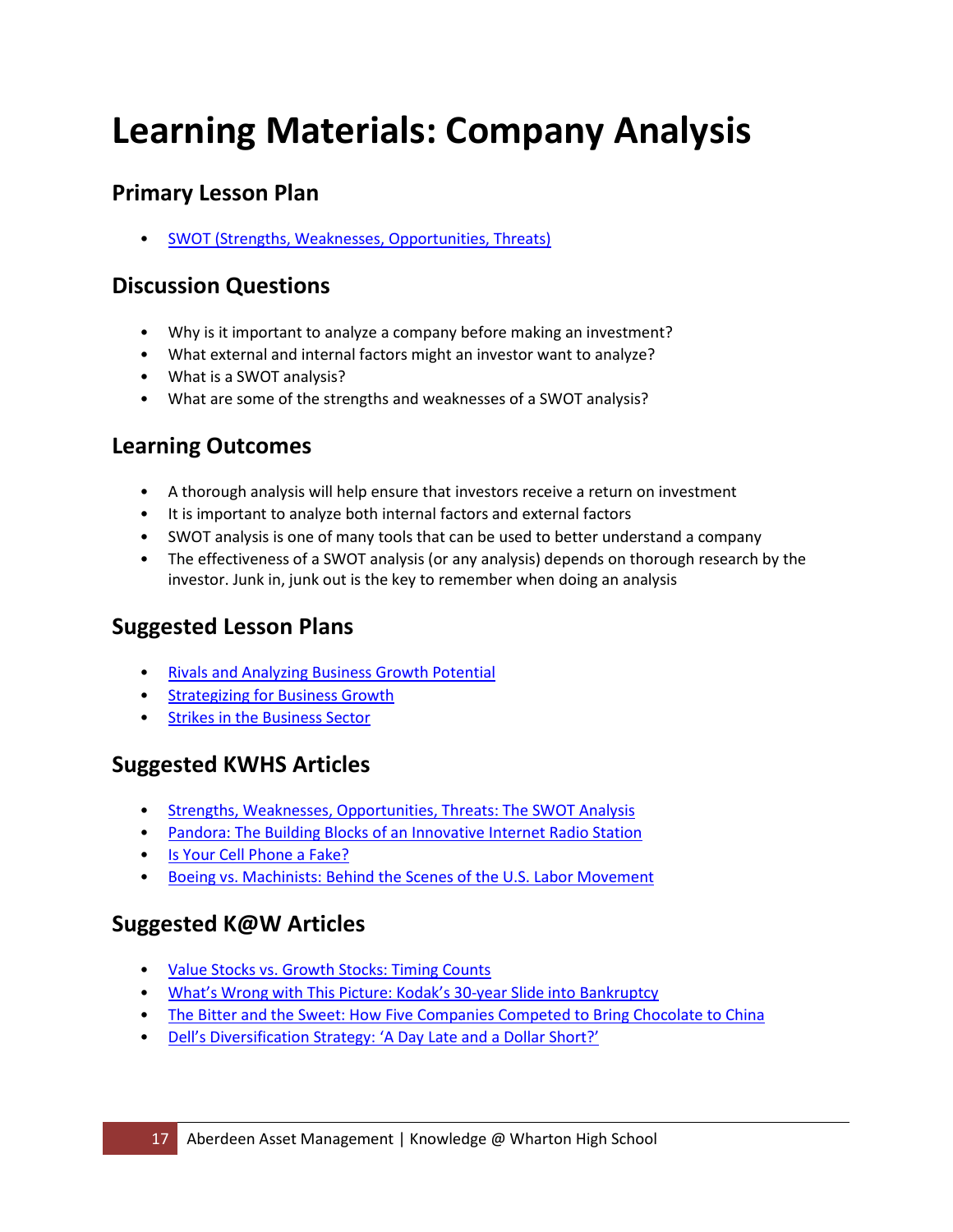# **Learning Materials: Financial Reports**

## **Primary Lesson Plan**

• [Accounting and the Basics of Financial Reporting](http://kwhs.wharton.upenn.edu/lesson_plans/accounting-and-the-basics-of-financial-reporting/) 

### **Discussion Questions**

- What are the primary financial documents that a public company must file?
- What are the different financial statements that can be found in these documents?
- What important information is located within the financial statements?
- How might an investor use the financial statements?

## **Learning Outcomes**

- Public companies are required to file annual (10-K) and quarterly (10-Q) reports
- Income statement, balance sheet and cash flow statement are key financial statements
- Financial statements will describe a company's overall financial health and profitability
- Investors can use financial statements to identify positive and negative financial trends

## **Suggested Lesson Plans**

- [Introduction to the Income Statement](http://kwhs.wharton.upenn.edu/lesson_plans/income-statement/)
- [Introduction to the Balance Sheet](http://kwhs.wharton.upenn.edu/lesson_plans/balance-sheet/)
- [Introduction to the Cash Flow Statement](http://kwhs.wharton.upenn.edu/lesson_plans/cash-flow/)

### **Suggested KWHS Articles**

- [Making a Statement: 10Ks, 10Qs and Company Financials \(Video\)](http://kwhs.wharton.upenn.edu/2012/03/making-a-statement-10-ks-10-qs-and-company-financials/)
- The Fed Revealed: Understanding the Dangers of Monetary Policy
- [Credit Alert: The Dangers of Overspending and Underpaying](http://kwhs.wharton.upenn.edu/2012/07/credit-alert-the-dangers-of-overspending-and-underpaying/)
- [Friendly's: Where Chapter 11 Bankruptcy Makes the Meal](http://kwhs.wharton.upenn.edu/2011/10/friendly’s-where-chapter-11-bankruptcy-makes-the-meal/)

- So Your Sales Went Up? So What?
- [How Sustainable Is Groupon's Business Model?](http://knowledge.wharton.upenn.edu/article.cfm?articleid=2784)
- [Can Twitter Promote Itself into Profitability?](http://knowledge.wharton.upenn.edu/article.cfm?articleid=2500)
- [Strategies for a Two-speed World](http://knowledge.wharton.upenn.edu/article.cfm?articleid=2681)
- [Finance & Accounting for the Rest of Us: A Conversation with Richard A. Lambert](http://knowledge.wharton.upenn.edu/article.cfm?articleid=2876)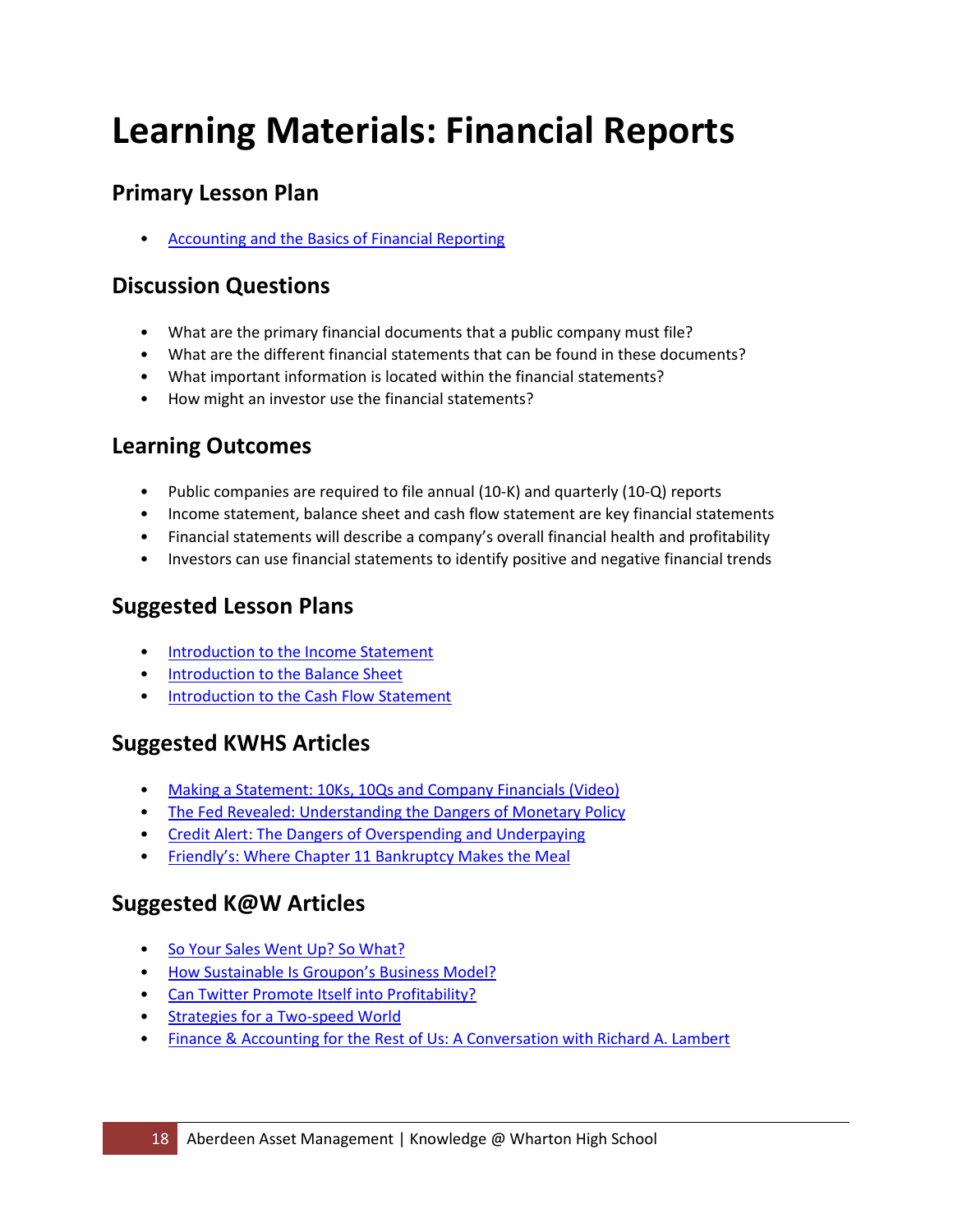# **Learning Materials: Financial Ratios**

## **Primary Lesson Plan**

• [Financial Ratios](http://kwhs.wharton.upenn.edu/lesson_plans/financial-ratios/) 

#### **Discussion Questions**

- What can financial ratios tell an investor about a company's performance and health?
- What are the primary financial ratios used in analysis?
- How are financial ratios used to inform investment decisions?
- What are some of the strengths and limitations of financial ratios?

## **Learning Outcomes**

- Financial ratios provide detailed information about a company's financial health, operational effectiveness and risks
- Primary financial ratios include: internal liquidity ratios, operating performance ratios and risk analysis ratios
- Financial ratios can be used to better understand a company as well as to compare different companies
- Financial ratios provide a good assessment of a company's past performance, but they do not necessary provide a clear picture of potential threats and opportunities

### **Suggested Lesson Plans**

- [Present Value](http://kwhs.wharton.upenn.edu/lesson_plans/present-value/)
- [Profit and Loss](http://kwhs.wharton.upenn.edu/lesson_plans/profit-and-loss/)
- [Break Even](http://kwhs.wharton.upenn.edu/lesson_plans/break-even-–-fixed-and-variable-expenses/)
- [What Affects Auto Insurance Costs? Understanding the Data](http://kwhs.wharton.upenn.edu/lesson_plans/what-affects-auto-insurance-costs-understanding-the-data/)

### **Suggested KWHS Articles**

- [Financial Ratios: Evaluating a Company's Health and Worth \(Video\)](http://kwhs.wharton.upenn.edu/2012/03/financial-ratios-evaluating-a-companys-health-and-worth/)
- [FB Files for an Initial Public Offering](http://kwhs.wharton.upenn.edu/2012/02/fb-files-for-an-initial-public-offering-2/)
- [Groupon Goes Public](http://kwhs.wharton.upenn.edu/2011/11/groupon-goes-public/)
- [Behind the Scenes at Urban Outfitters](http://kwhs.wharton.upenn.edu/2011/06/behind-the-scenes-at-urban-outfitters/)

### **Suggested K@W Articles**

- [Dot-Com Bubble, Part II? Why It's So Hard to](http://knowledge.wharton.upenn.edu/article.cfm?articleid=1570) Value Social Networking Sites
- [M&A's Overlooked Pitfall: The False Negative](http://knowledge.wharton.upenn.edu/article.cfm?articleid=2722)
- Warning: Big Financial [Firms May Be Riskier Than They Appear](http://knowledge.wharton.upenn.edu/article.cfm?articleid=2259)

#### 19 Aberdeen Asset Management | Knowledge @ Wharton High School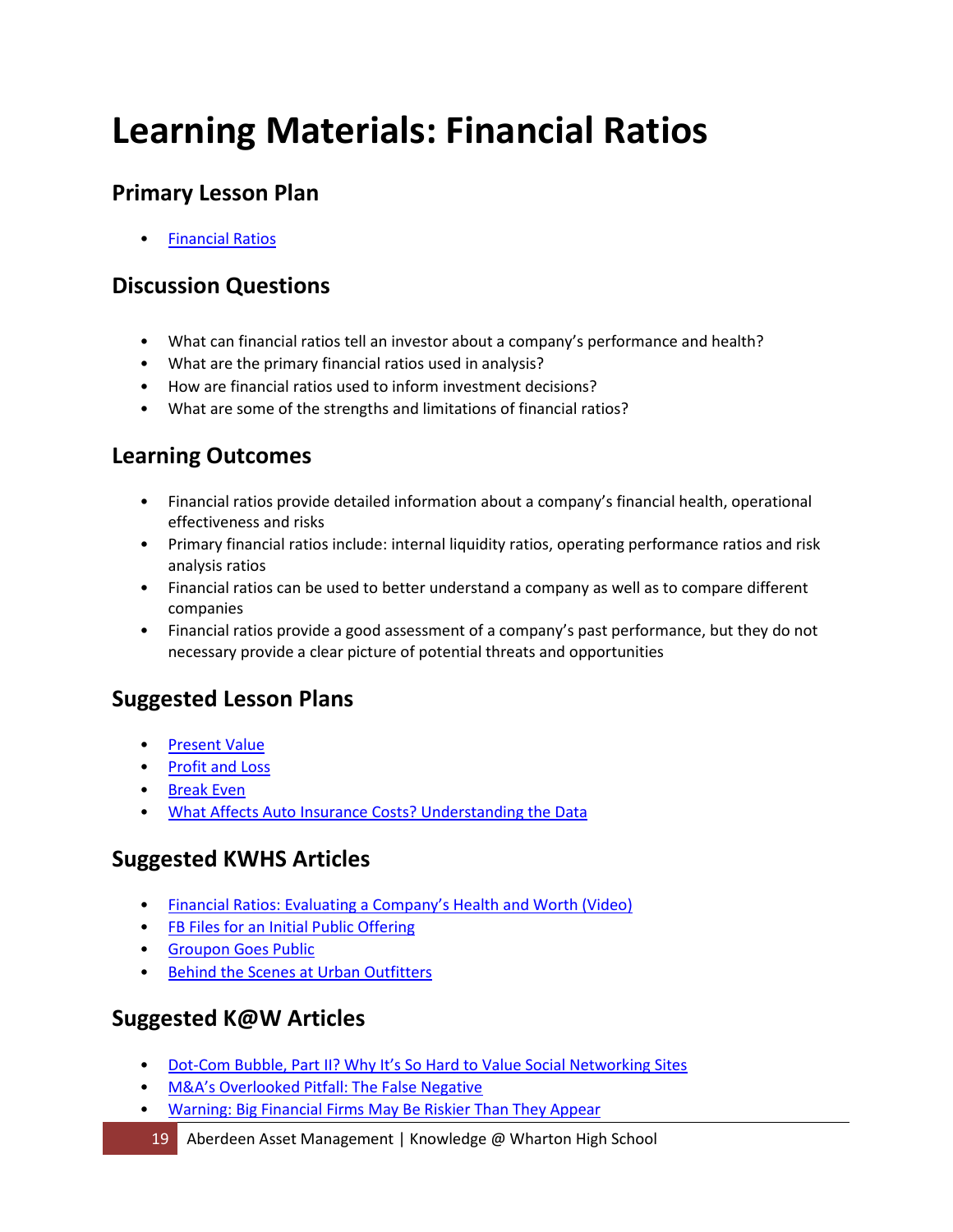# **Learning Materials: Relative Value Ratios**

## **Primary Lesson Plan**

• [Relative Value Ratios](http://kwhs.wharton.upenn.edu/lesson_plans/relative-value-ratios/) 

### **Discussion Questions**

- What are relative value ratios?
- What are the primary relative value ratios used in analysis?
- Why would an investor use relative value ratios?
- What are some of the limitations of using relative value ratios?

## **Learning Outcomes**

- Relative value ratios can be used to compare companies' stock prices for value
- The main relative value ratios are: P(price)/earnings, P/book value, P/cash flow, P/sales
- Investors use relative value ratios to determine if stocks are under or over valued
- Relative value ratios only compare value and they do not project future performance

### **Suggested Lesson Plans**

- [Rubber Bands—Price Elasticity 101](http://kwhs.wharton.upenn.edu/lesson_plans/rubber-bands/)
- [Elasticity—How Much Are You Willing To Pay?](http://kwhs.wharton.upenn.edu/lesson_plans/elasticity/)
- [Dis \(Equilibrium\)—Who Sets Prices Anyway?](http://kwhs.wharton.upenn.edu/lesson_plans/disequilibrium/)
- [Balancing Acts—Finding Equilibrium Price](http://kwhs.wharton.upenn.edu/lesson_plans/balancing-acts/)

### **Suggested KWHS Articles**

- [Earnings per Share: A Valuable Tool for Investors](http://www.youtube.com/watch%3Fv%3DtU-6wITFsF0)
- Relative Value Ratio's: A Podcast with Aberdeen's Qie Zhang
- [Of Chocolate and China: Nestle Expands in Beijing](http://kwhs.wharton.upenn.edu/2011/12/of-chocolate-and-china-nestle-expands-in-beijing/)
- [Big-Scale Buying and Selling: Dealing in Mergers & Acquisitions](http://kwhs.wharton.upenn.edu/2011/05/big-scale-buying-and-selling-dealing-in-mergers-acquisitions/)
- [In Your Face: Microsoft's \\$8.5 Billion Takeover of Skype](http://kwhs.wharton.upenn.edu/2011/05/in-your-face-microsoft’s-8-5-billion-takeover-of-skype/)

- [Will a Eurozone Recession Put a Damper on the World's Fragile Economic Recovery?](http://knowledge.wharton.upenn.edu/article.cfm?articleid=2894)
- [Jeremy Siegel on 2010: Good for Stocks, Bad for Bonds—and Why Interest Rates Will Go Up](http://knowledge.wharton.upenn.edu/article.cfm?articleid=2411)
- [Lesson One: What Really Lies Behind the Financial Crisis?](http://knowledge.wharton.upenn.edu/article.cfm?articleid=2148)
- [Finding Opportunity in a Bear Market](http://knowledge.wharton.upenn.edu/article.cfm?articleid=2069)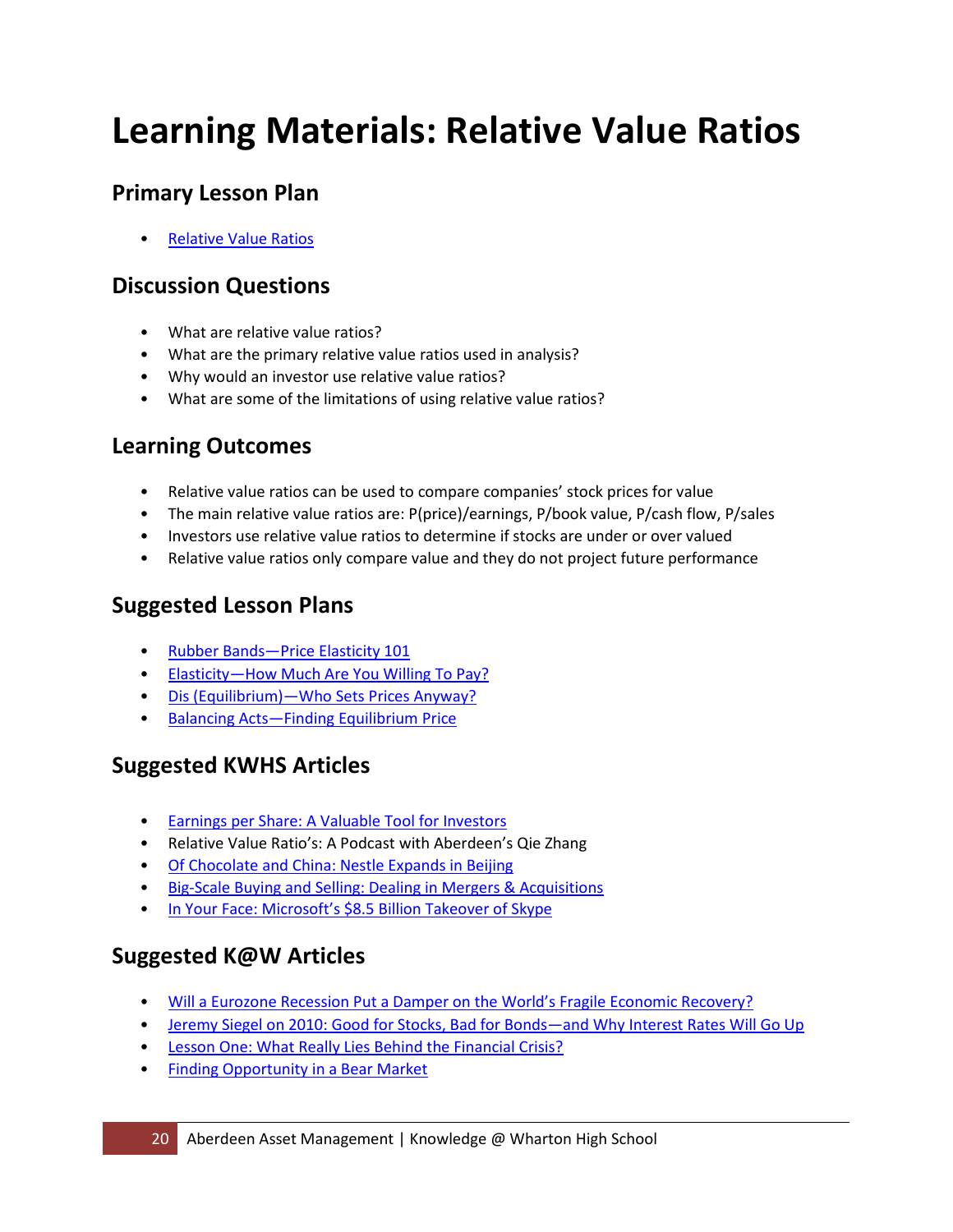# **Learning Materials: Industry Analysis**

## **Primary Lesson Plan**

**Introduction to Industry Analysis (Porter's Five Forces)** 

#### **Discussion Questions**

- Why is it important to analyze an industry before making an investment?
- What industry factors might an investor want to analyze?
- What is Porter's Five Forces Model?
- What are some of the strengths and weaknesses of Porter's Five Forces Model?

### **Learning Outcomes**

- Industry factors can play a significant role in a company's performance
- Factors such as suppliers, buyers, competition, substitutes and rivalry may impact
- Porter's Five Forces Model provides a context to analyze an industry
- The effectiveness of Porter's Five Forces Model (or any analysis) depends on thorough research by the investor. Junk in, junk out is the key to remember when doing an analysis

### **Suggested Lesson Plans**

- [Management Theories: Analysis of Five Competitive Forces \(National Level\)](http://kwhs.wharton.upenn.edu/lesson_plans/management-theories-analysis-of-five-competitive-forces-national-level/)
- [Five Competitive Forces: Threats from New Entrants/Substitutes \(National\)](http://kwhs.wharton.upenn.edu/lesson_plans/five-competitive-forces-threats-from-new-entrantssubstitutes-national/)
- [Five Competitive Forces: Bargaining Power of Buyers \(National\)](http://kwhs.wharton.upenn.edu/lesson_plans/five-competitive-forces-bargaining-power-of-buyers-national/)
- [Customers as a Competitive Force](http://kwhs.wharton.upenn.edu/lesson_plans/customers-as-a-competitive-force/)

### **Suggested KWHS Articles**

- [Show Me the Money: Analyzing Porter's Five Forces](http://kwhs.wharton.upenn.edu/2012/03/show-me-the-money-analyzing-porters-five-forces/)
- [Baseball's Bottom Line: The Money Behind the Game](http://kwhs.wharton.upenn.edu/2011/05/baseball’s-bottom-line-the-money-behind-the-game/)
- [Vampires: It's a Bloody—and Booming—Business](http://kwhs.wharton.upenn.edu/2011/01/vampires-it’s-a-bloody-–-and-booming-–-business/)
- [The Ultimate Business of Mixed Martial Arts](http://kwhs.wharton.upenn.edu/2011/03/the-ultimate-business-of-mixed-martial-arts/)

- [Building Blocks: The Bright Future of Colombia's Cement Industry](http://knowledge.wharton.upenn.edu/article.cfm?articleid=2912)
- Power to the People or Just a Fad? Forecasting the Future of Group Buying Sites
- [The Groupon Effect in China](http://knowledge.wharton.upenn.edu/article.cfm?articleid=2899)
- [Upended by eBooks: Is This the Last Chapter for the Book Business?](http://knowledge.wharton.upenn.edu/article.cfm?articleid=2493)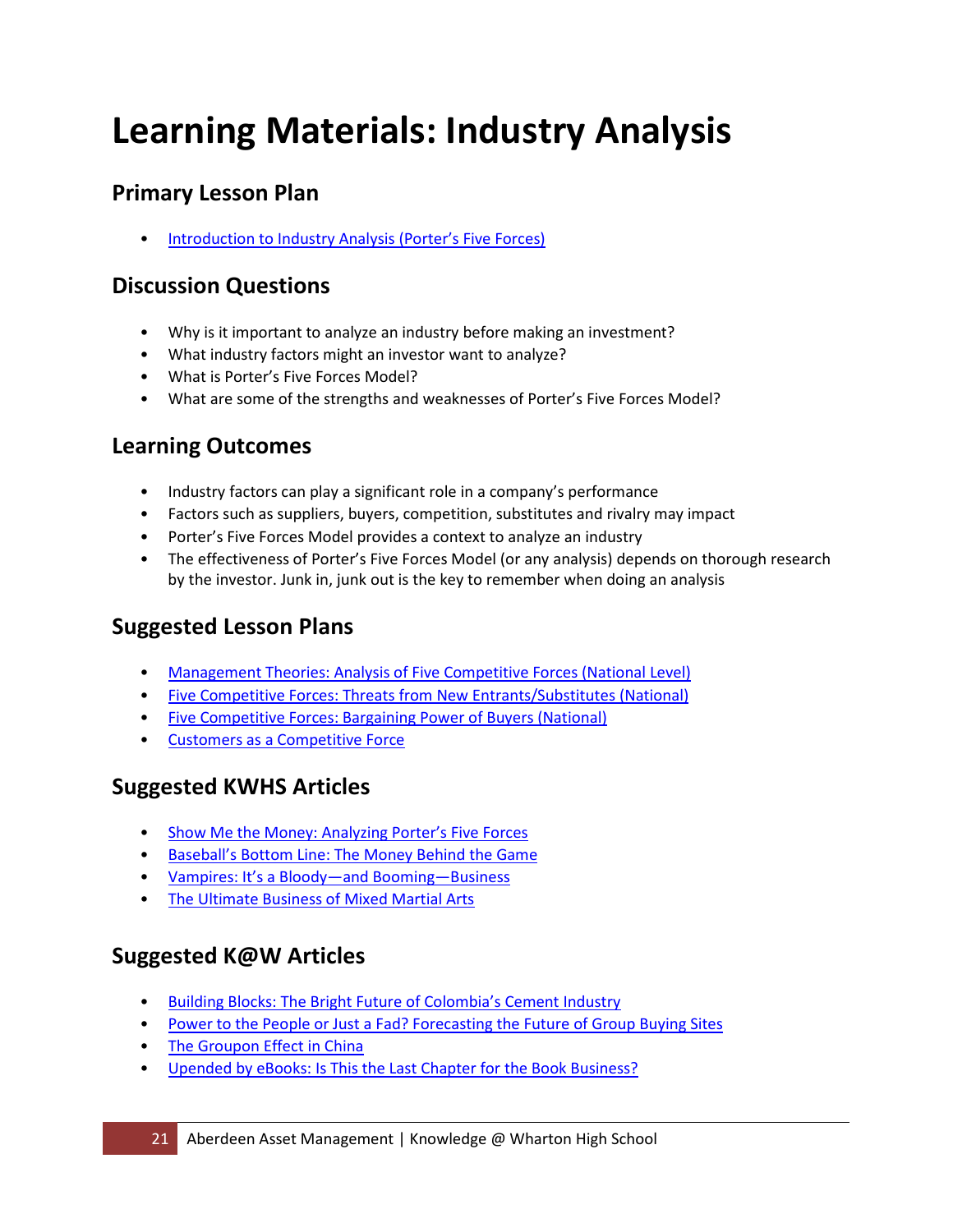# **Learning Materials: Ethics and Social Responsibility**

# **Primary Lesson Plan**

• [Global Business Ethics and Social Responsibility](http://kwhs.wharton.upenn.edu/lesson_plans/global-business-ethics-and-social-responsibility/) 

### **Discussion Questions**

- How are ethics and business related?
- Do businesses have an ethical responsibility to their stakeholders?
- How are social responsibility and business related?
- Do businesses have a social responsibility to their stakeholders?

#### **Learning Outcomes**

- Businesses make decisions that impact a wide range of stakeholders, so the ethics of those decisions are important
- Businesses have an ethical responsibility to their stakeholders
- Businesses operate in society and their actions impact a wide range of stakeholders
- Businesses have a social responsibility to their stakeholders, but the level of this social responsibility is often debated

#### **Suggested Lesson Plans**

- [Ethics: The Four Views of Ethics \(National\)](http://kwhs.wharton.upenn.edu/lesson_plans/ethics-the-four-views-of-ethics-national/)
- [How Personal Values Impact Decision-making](http://kwhs.wharton.upenn.edu/lesson_plans/how-personal-values-impact-decision-making/)
- [Socially Responsible and Ethical Business Behavior](http://kwhs.wharton.upenn.edu/lesson_plans/socially-responsible-and-ethical-business-behavior/)
- [Understanding Fair Trade](http://kwhs.wharton.upenn.edu/lesson_plans/understanding-fair-trade/)

#### **Suggested KWHS Articles**

- [Just Do It—But Ethically, Please](http://kwhs.wharton.upenn.edu/2011/02/just-do-it-–-but-ethically-please/)
- [A Forever 21 Lawsuit Highlights the Importance Workplace Rights](http://kwhs.wharton.upenn.edu/2012/01/a-forever-21-lawsuit-highlights-the-importance-of-workplace-rights/)
- [Economic Partnership: Coffee Beans, Moroccan Rugs and the Future of Fair Trade](http://kwhs.wharton.upenn.edu/2011/09/economic-partnership-coffee-beans-moroccan-rugs-and-the-future-of-fair-trade/)
- [Extra, Extra! Sensationalism in Journalism](http://kwhs.wharton.upenn.edu/2013/09/extra-extra-sensationalism-in-journalism/)
- [Katherine Klein on Social Impact \(Video\)](http://kwhs.wharton.upenn.edu/2013/09/katherine-klein-on-social-impact-and-finding-opportunities-to-make-a-difference-in-the-world/)

- [Business vs. Ethics: The India Tradeoff](http://knowledge.wharton.upenn.edu/article.cfm?articleid=2897)
- [Don't Mention It: How 'Undiscussables' Can Undermine an Organization](http://knowledge.wharton.upenn.edu/article.cfm?articleid=2921)
- [From Soup to...Corporate Social Responsibility: Campbell's Efforts Lead the Way](http://knowledge.wharton.upenn.edu/article.cfm?articleid=2378)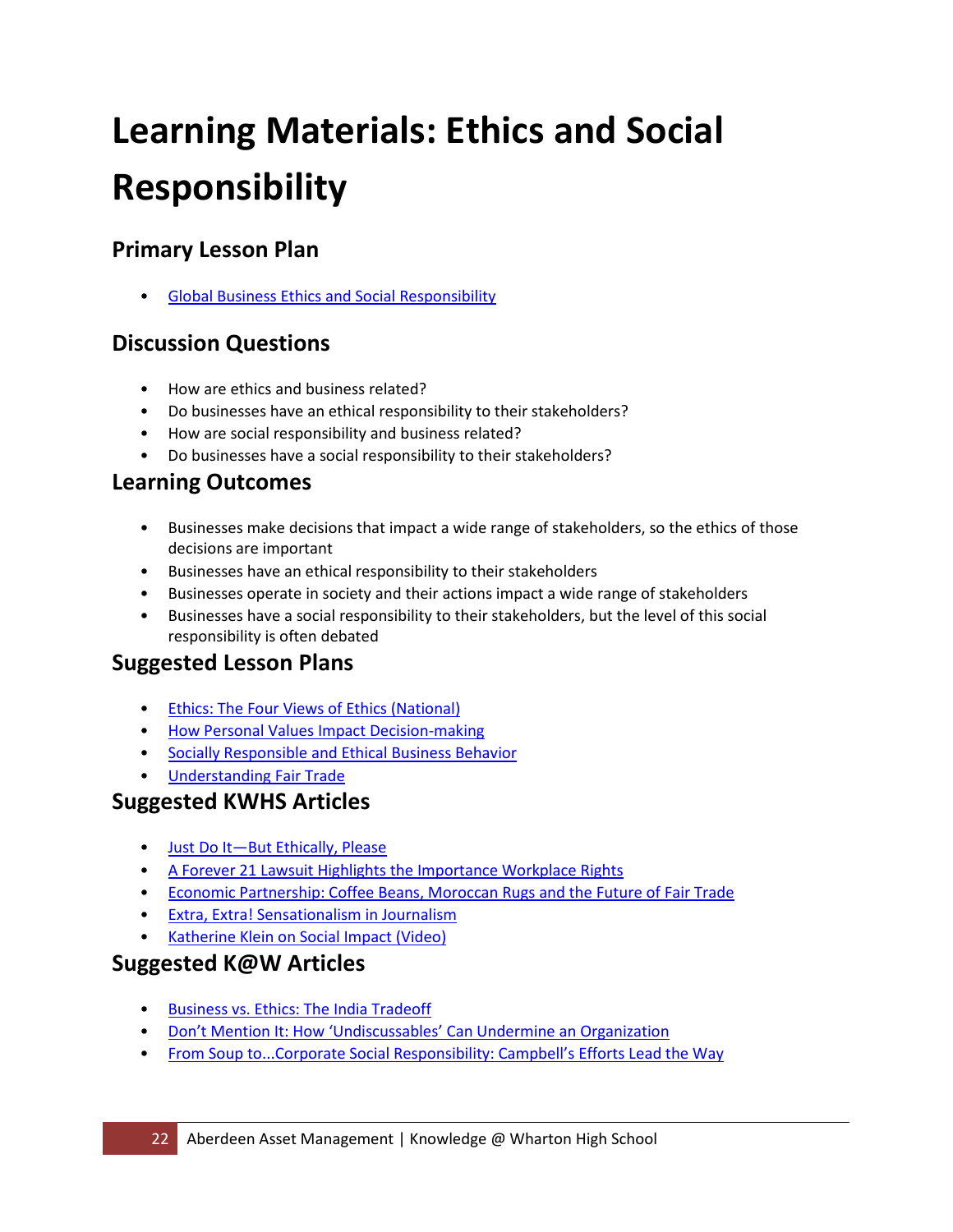# **FAQ**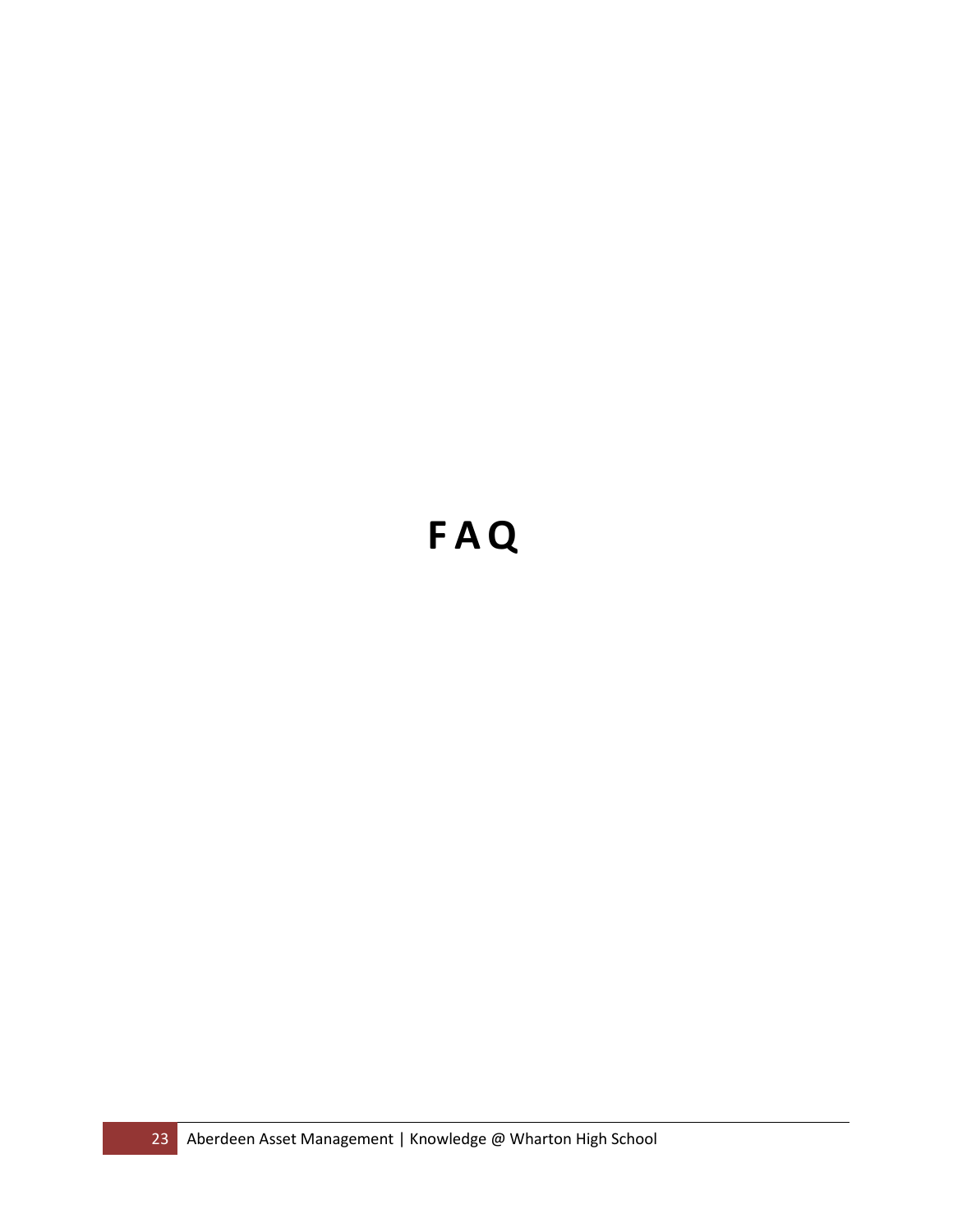## **Registration**

#### **1. Who can enter a KWHS Investment Competition?**

High school students (grades 9-12) are eligible to register for the KWHS Investment Competition. Middle school students and college students are not allowed to participate.

#### **2. How do I register my team?**

Step 1: All team members should register to become a [KWHS](https://kwhs.wharton.upenn.edu/register/) member. Step 2: Student team leaders should visit our [KWHS Investment Competition Registration](http://kwhs.wharton.upenn.edu/competitions/2015-2016-invest/) page to sign up. Each team can only register for one account.

#### **3. Does it cost anything to register with KWHS or to enter a KWHS competition?**

No. The KWHS Investment Competition is FREE.

#### **4. How do I know that I have registered successfully?**

The student who registers as the team leader will receive a welcome letter via email.

#### **5. When is the deadline for registration?**

January 4, 2016.

#### **6. Can I still register to compete past the registration deadline?**

We will accept registrations on a case-by-case basis. But remember, a shorter trading time means a weaker final strategy!

#### **7. I am experiencing technical difficulties with the online application to the KWHS Investment Competition. Whom should I contact?**

Please contact [KWHScompetition@wharton.upenn.edu.](mailto:KWHScompetition@wharton.upenn.edu)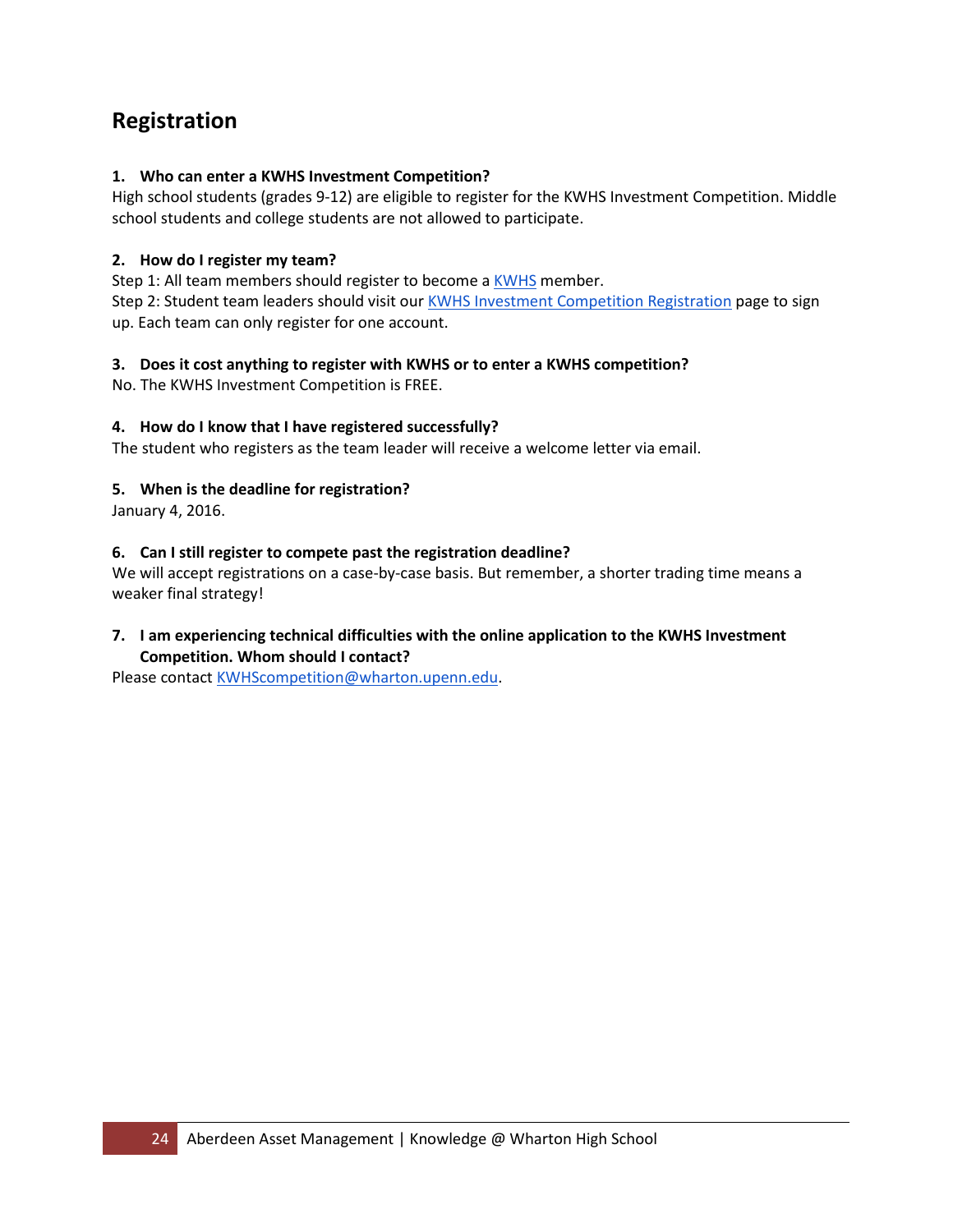# **Competition**

#### **1. When is the Mid-project Team Review due?**

February 8, 2016.

#### **2. When will the top 10 teams be selected?**

Top 10 finalists will be announced on March 30, 2016.

#### **3. Who are the judges?**

Aberdeen and K@W judges will judge your final policies.

#### **4. Can I have fewer than four or more than nine members in a team?**

No. We encourage our participating teams to cover as many sectors as they can within the nine-sector scope, which is why you must have at least four members, each responsible for a different sector—thus creating a diversified portfolio.

#### **5. Can I switch teams after the competition starts?**

For the sake of teamwork and consistency, we ask that students stay in one team throughout the competition. We understand, however, that circumstances may require changes. You can switch teams, and it is not necessary to notify us of the change. We require that you include a list of all team members on your mid-project team reviews and your final policies. This becomes the official record of your team.

#### **6. How can I win this competition?**

Ideally, we want student teams to begin to understand the world of investing by learning new concepts well enough that you can begin to think strategically and speak the language of investing. Will the portfolio with the highest percentage gain win? Not necessarily. You need to develop and articulate a strong strategy. And we want teams to think creatively. After all, you are a team. How might you create the best portfolio analysis proposal and land Jack Abraham as a client? What sets you and your strategy apart from other teams?

#### **7. Who is Jack Abraham?**

Read the case study at the beginning of this guidebook.

#### **8. Where will the finale be hosted?**

The finale will be held at the Wharton School, University of Pennsylvania, April 29, 2016.

#### **9. If my team wins the regional competition, will our travel expenses to Wharton be covered?**

No. We welcome teams to present their strategies on-site, and we also allow for teams to present in real time over Skype. No travel expenses will be covered at this time.

#### **10. What is a team advisor?**

A team advisor is your teacher, parent or other educator who guides your team through the competition.

#### **11. What is the Approved Stock List?**

The KWHS Investment Competition has an Approved Stock List with companies from nine different sectors. Students should trade within this list. Teams that trade outside this scope of that list will be disqualified.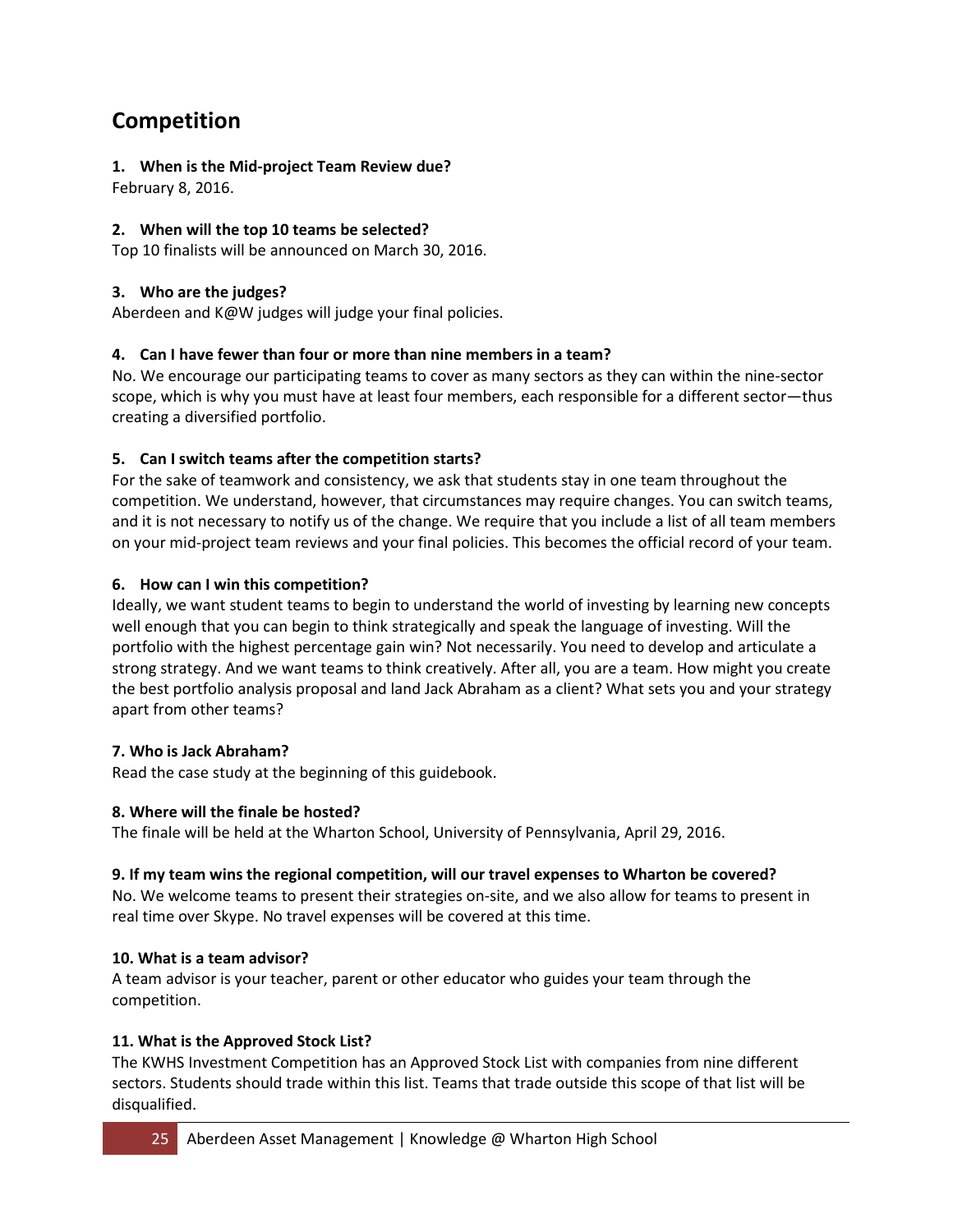**13. Can I trade outside the Approved Stock List?** No.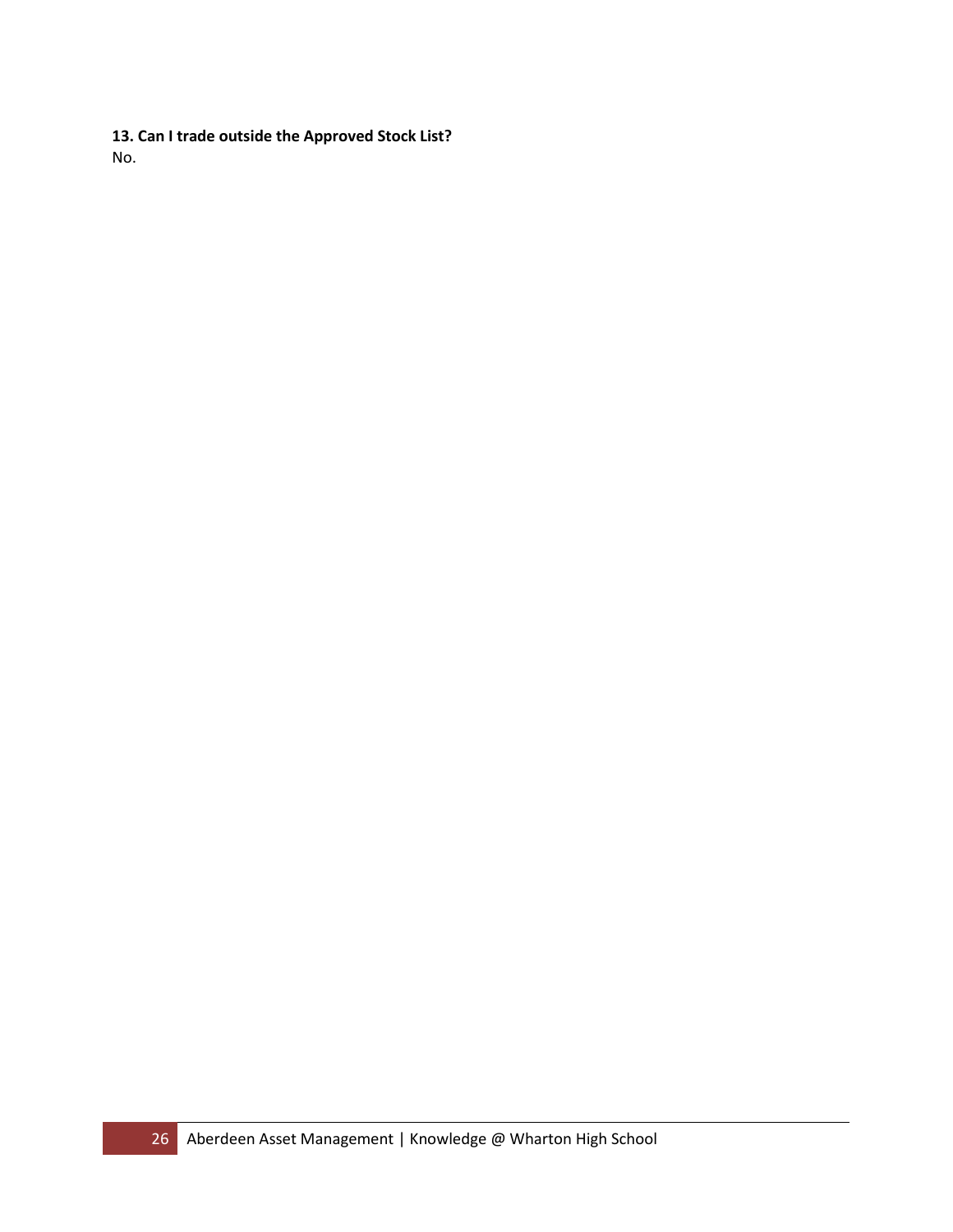## **OTIS**

#### **1. What is OTIS?**

OTIS is Wharton's Online Trading and Investment Simulator that is used for the KWHS Investment Competition to help students place trades and test their investment strategies. OTIS allows students to apply the concepts of investments and portfolio management in a hands-on learning environment while working with real-world data without risking real money. OTIS is currently managed by WRDS, which stands for Wharton Research Data Services.

#### **2. How much virtual cash do I get on OTIS?**

Each team will be responsible for managing a portfolio of \$100,000 in virtual cash.

#### **3. How do I get access to OTIS for the investment competition?**

Only teachers and student team leaders have direct access to OTIS. Once you register with Knowledge@Wharton High School and then as a team in the competition, your team name will appear under "Game Login" on the KWHS investment competition page [\(http://kwhs.wharton.upenn.edu/competitions/2015-2016-invest/](http://kwhs.wharton.upenn.edu/competitions/2015-2016-invest-same/) ). That team name is a direct link to

the OTIS game simulation.

#### **4. I just registered for the competition and clicked on the Game Login link, but I can't place trades…**

The 10-week trading period starts on January 4, 2016 and ends on March 14, 2016.

#### **5. Why is only my team leader allowed to place trades?**

A key component of the KWHS Investment Competition is teamwork and communication. By designating a team leader, students must work together through all the issues of stock selection and strategy development. The team structure is also important to portfolio diversity. Each team member is responsible for a different industry sector, and thus ensures that your team portfolio is diversified.

#### **6. Can I change my team name on OTIS?**

Students can change their own portfolio names in the "Info and Settings" button in the top right when they log into OTIS. Once they click on that button, they will see the option to change their portfolio name.

#### **7. How does OTIS work?**

OTIS tracks a myriad of diverse securities, keeping real-time data on positions, trading histories and dividends.

#### **8. What security types are traded on OTIS?**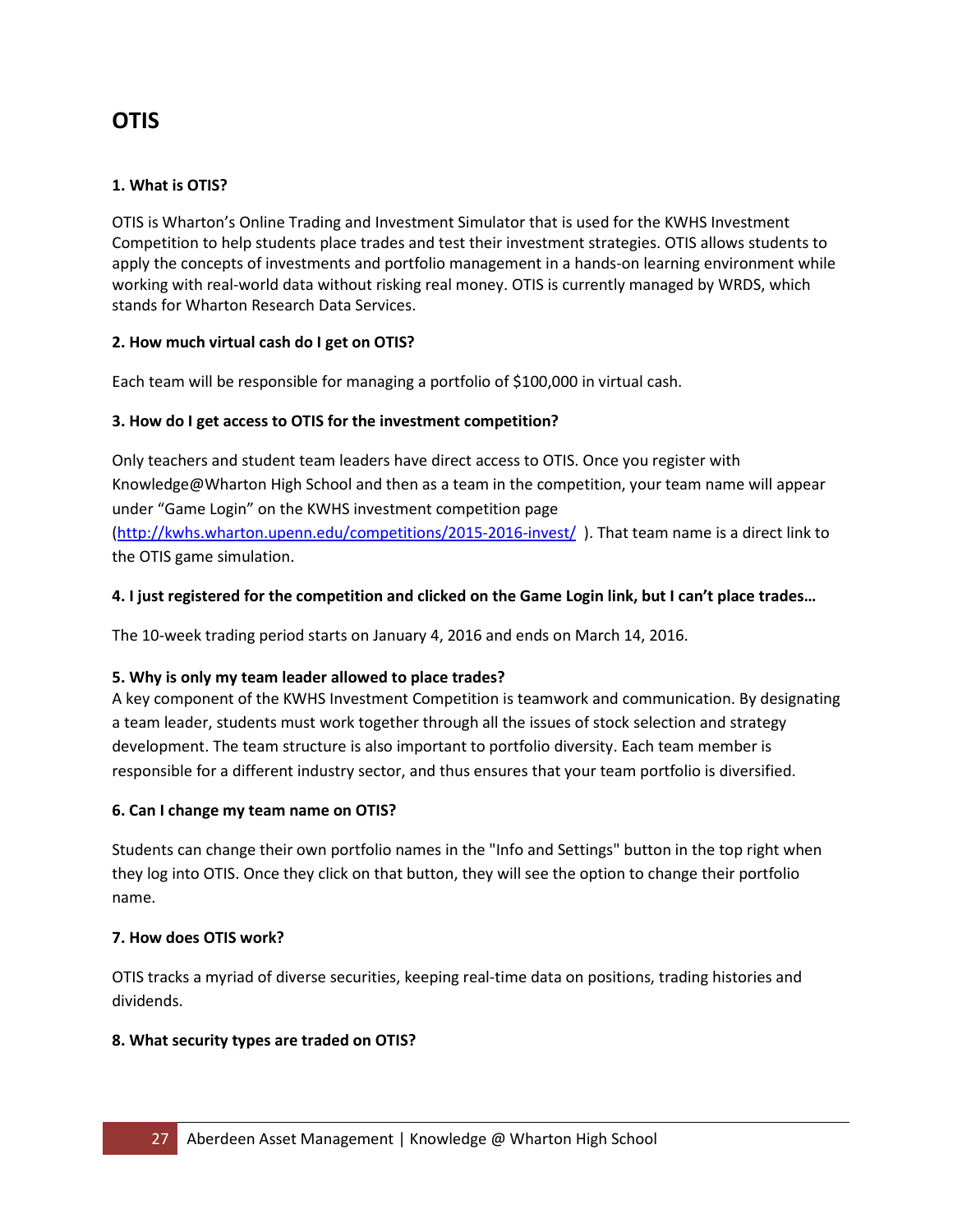All equities in the S&P 500, select international equities, contracts for all four types of futures (commodity, currency, index and interest rate), options on equities, options and futures, all major mutual fund families and all major exchange-traded funds.

#### **9. Does the KWHS investment competition allow me to trade all securities?**

No. The KWHS Investment Competition only involves the buying and selling of domestic equities, as well as a few international equities. All teams must refer to the *Approved Stock List* for the equities that they are allowed to buy and sell.

#### **10. What if I trade equities that are not on the Approved Stock List?**

We are monitoring the trades that you make. If you trade outside the scope of the competition, your team will be disqualified.

#### **11. Does the KWHS investment competition allow margin trading or short selling?**

No.

#### **12. When I place a trade on OTIS, how quickly does it go through?**

Data in OTIS has a 20-minute delay from real-time. Equity orders placed during trading hours are filled with a delay that mimics the data feed delay and are based on exchange: NYSE, 20 minutes; NASDAQ, 15 minutes. For example, if a user places a trade for KO at 10:00 a.m., the order is filled at 10:20 a.m. at the 10:00 a.m. price.

#### **13. Does this extend to international equities?**

No. There is more of a time delay on this type of trade – they will go through at the end of the next trading day. If I place a trade for an international equity at 4:30 p.m. on Monday, it will clear at the end of Tuesday. However, if I place a trade for IBM (A U.S. equity) at 4:30 p.m. on Monday, it should clear at 9:50 a.m.-ish on Tuesday (the U.S. stock market opens at 9:30 a.m. EST).

#### **14. How can I void a stock order that I make in error?**

Contact our team at KWHSCompetition@wharton.upenn.edu.

#### **15. I am registered as an advisor for several teams. How can I check that my teams have signed up and are ready to trade?**

When registered advisors log into OTIS, they should be able to see each of the team portfolios that have been created so far and are linked back to them. This is because you are a "silent partner" in each of these teams. The teams use a shared login with a team leader at the helm of the account that places trades. You must contact [KWHSCompetition@wharton.upenn.edu](mailto:KWHSCompetition@wharton.upenn.edu) for a full listing of members on each team.

#### **16. Does OTIS have an analytics feature?**